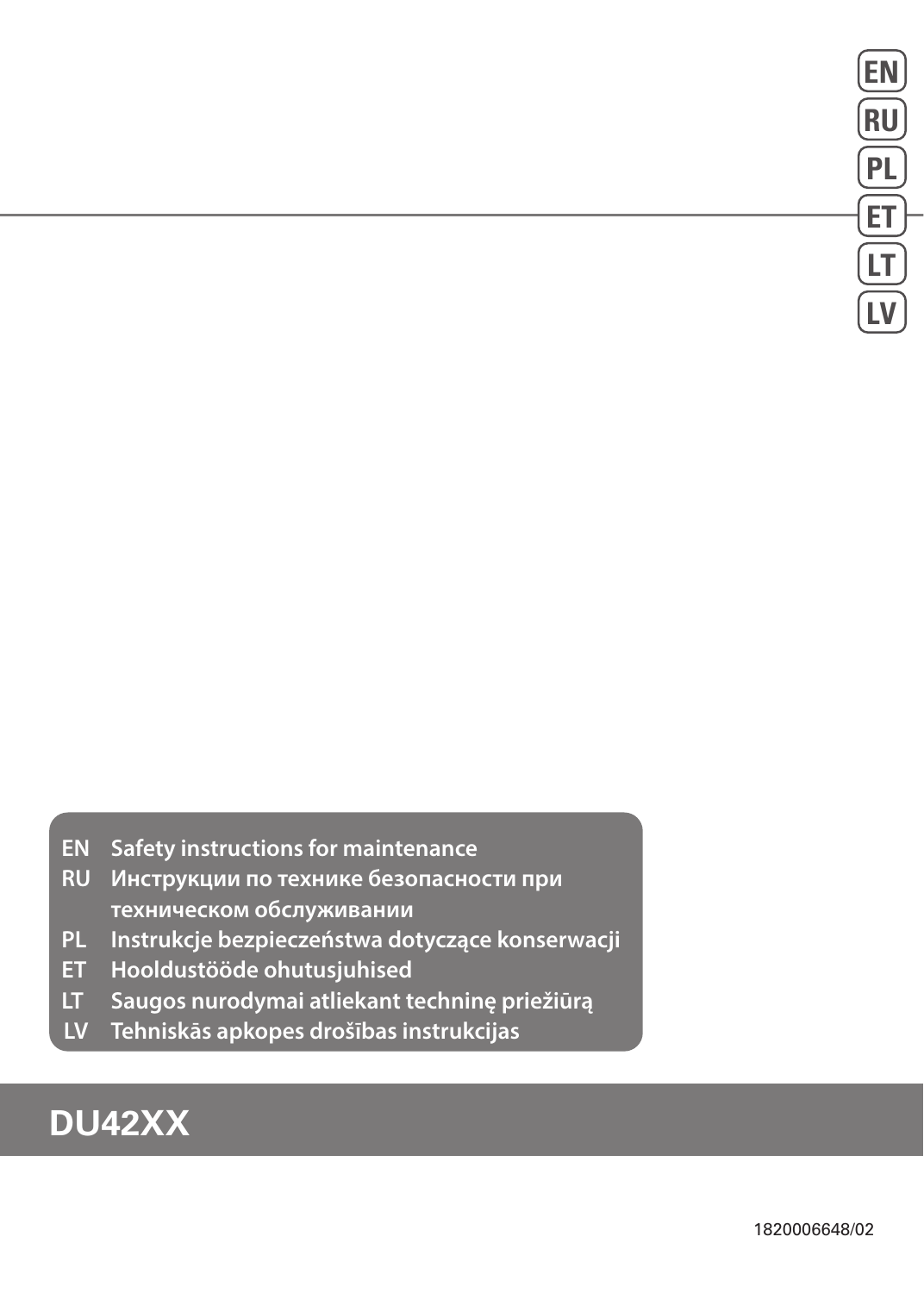# **EN INSTRUCTIONS FOR REPAIRING APPLIANCES CONTAINING R290**

# CHECKS TO THE AREA:

Prior to beginning work on systems containing flammable refrigerants, safety checks are necessary to ensure that the risk of ignition is minimised. For repair to the refrigerating system, the following precautions shall be complied with prior to conducting work on the system.

# WORK PROCEDURE:

Work shall be undertaken under a controlled procedure to minimise the risk of a flammable gas or vapour being present white the work is being performed.

# GENERAL WORK AREA:

All maintenance staff and others working in the local area shall be instructed on the nature of work being carried out. Work in confined spaces shall be avoided. The area around the workspace shall be sectioned off. Ensure that the conditions within the area have been made safe by control of flammable material.

# CHECKING FOR PRESENCE OF REFRIGERANT:

The area shall be checked with an appropriate refrigerant detector prior to and during work, to ensure the technician is aware of potentially flammable atmospheres. Ensure that the leak detection equipment being used is suitable for use with flammable refrigerants, i.e. nonsparking, adequately sealed or intrinsically safe.

# PRESENCE OF FIRE EXTINGUISHER:

If any hot work is to be conducted on the refrigeration equipment or any associated parts, appropriate fire extinguishing equipment shall be available to hand. Have a dry powder or CO2 fire extinguisher adjacent to the charging area.

# NO IGNITION SOURCES:

No person carrying out work in relation to a refrigeration system which involves exposing any pipe work that contains or has contained flammable refrigerant shall use any sources of ignition in such a manner that it may lead to the risk of fire or explosion. Ail possible ignition sources, including cigarette smoking, should be kept sufficiently far away from the site of installation, repairing, removing and disposal, during which flammable refrigerant can possibly be released to the surrounding space. Prior to work taking place, the area around the equipment is to be surveyed to make sure that there are no flammable hazards or ignition risks. "No Smoking" signs shall be displayed.

# VENTILATED AREA:

Ensure that the area is in the open or that it is adequately ventilated before breaking into the system or conducting any hot work. A degree of ventilation shall continue during the period that the work is carried out. The ventilation should safely disperse any released refrigerant and preferably expel it externally into the atmosphere.

# CHECKS TO THE REFRIGERATION EQUIPMENT:

Where electrical components are being changed, they shall be fit for the purpose and to the correct specification. At all times the manufacturer's maintenance and service guidelines shall be followed. If in doubt consult the manufacturer's technical department for assistance.

The following checks shall be applied to installations using flammable refrigerants:

- The charge size is in accordance with the room size within which the refrigerant containing parts are installed;
- The ventilation machinery and outlets are operating adequately and are not obstructed;

# CHECKS TO ELECTRICAL DEVICES:

2  $\sim$  3 Repair and maintenance to electrical components shall include initial safety checks and component inspection procedures. If a fault exists that could compromise safety, then no electrical supply shall be connected to the circuit until it is satisfactorily dealt with. If the fault cannot be corrected immediately but it is necessary to continue operation, an adequate temporary solution shall be used. This shall be reported to the owner of the equipment, so all parties are advised.

Initial safety checks shall include:

• that capacitors are discharged: this shall be done in a safe manner to avoid possibility of sparking;

**EN**

- that there no live electrical components and wiring are exposed white charging, recovering or purging the system;
- that there is continuity of earth bonding

# REPAIRS TO SEALED COMPONENTS:

During repairs to sealed components, all electrical supplies shall be disconnected from the equipment being worked upon prior to any removal of sealed covers, etc. If it is absolutely necessary to have an electrical supply to equipment during servicing, then a permanently operating form of leak detection shall be located at the most critical point to warn of a potentially hazardous situation.

Particular attention shall be paid to the following to ensure that by working on electrical components, the casing is not altered in such a way that the level of protection is affected. This shall include damage to cables, excessive number of connections, terminals not made to original specification, damage to seals, incorrect fitting of glands, etc.

Ensure that apparatus is mounted securely.

Ensure that seals or sealing materials have not degraded such that they no longer serve the purpose of preventing the ingress of flammable atmospheres. Replacement parts shall be in accordance with the manufacturer's specifications,

# **NOTE The use of silicon sealant may inhibit the effectiveness of some types of leak detection equipment. Intrinsically safe components do not have to be isolated prior to working on them. Repair to intrinsically safe components**

# REPAIR TO INTRINSICALLY SAFE COMPONENTS:

Do not apply any permanent inductive or capacitance loads to the circuit without ensuring that this will not exceed the permissible voltage and current permitted for the equipment in use.

Intrinsically safe components are the only types that can be worked on white live in the presence of a flammable atmosphere. The test apparatus shall be at the correct rating. Replace components only with parts specified by the manufacturer. Other parts may result in the ignition of refrigerant in the atmosphere from a leak.

# CABLING:

Check that cabling will not be subject to wear, corrosion, excessive pressure, vibration, sharp edges or any other adverse environmental effects. The check shall also take into account the effects of aging or continual vibration from sources such as compressors or fans.

# DETECTION OF FLAMMABLE REFRIGERANTS:

Under no circumstances shall potential sources of ignition be used in the searching for or detection of refrigerant leaks. A halide torch (or any other detector using a naked flame) shall not be used.

# LEAK DETECTION METHODS:

The following leak detection methods are deemed acceptable for systems containing flammable refrigerants.

Electronic leak detectors shall be used to detect flammable refrigerants, but the sensitivity may not be adequate, or may need re-calibration. (Detection equipment shall be calibrated in a refrigerant-free area.) Ensure that the detector is not a potential source of ignition and is suitable for the refrigerant used. Leak detection equipment shall be set at a percentage of the LFL of the refrigerant and shall be calibrated to the refrigerant employed and the appropriate percentage of gas (25 % maximum) is confirmed.

Leak detection fluids are suitable for use with most refrigerants but the use of detergents containing chlorine shall be avoided as the chlorine may react with the refrigerant and corrode the copper pipe-work.

If a leak is suspected, all naked flames shall be removed/extinguished.

If a leakage of refrigerant is found which requires brazing, all the refrigerant shall be recovered from the system, or isolated (by means of shut off valves) in a part of the system remote from the leak. Oxygen free nitrogen (OFN) shall then be purged through the system both before and during the brazing process.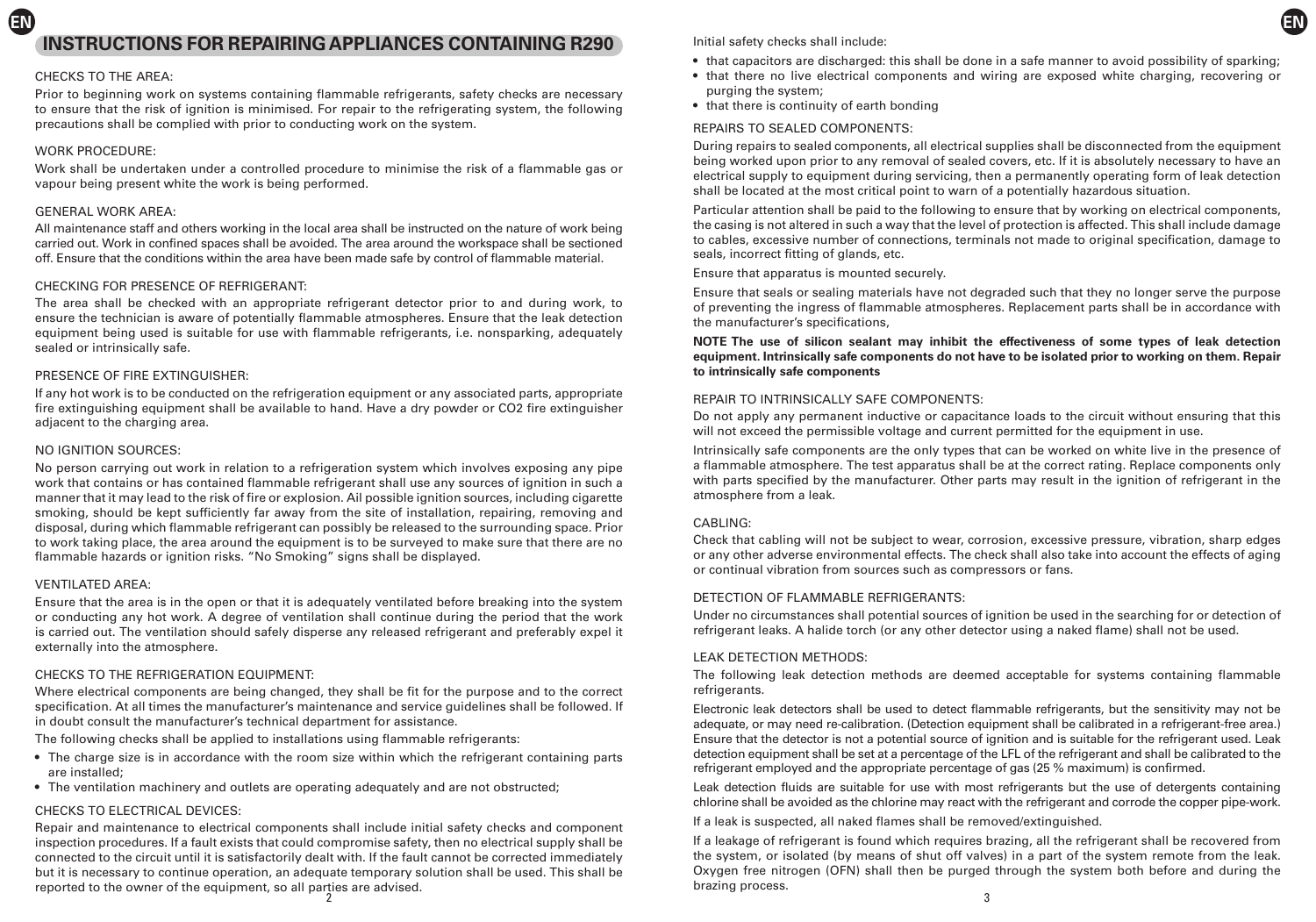# REMOVAL AND EVACUATION:

When breaking into the refrigerant circuit to make repairs  $-$  or for any other purpose  $-$  conventional procedures shall be used. However, it is important that best practice is followed since flammability is a consideration. The following procedure shall be adhered to:

- Remove refrigerant:
- Purge the circuit with inert gas;
- Evacuate;

**EN**

- Purge again with inert gas:
- Open the circuit by cutting or brazing.

The refrigerant charge shall be recovered into the correct recovery cylinders. The system shall be "flushed" with OFN to render the unit safe. This process may need to be repeated several compressed air or oxygen shall not be used for this task. Flushing shall be achieved by breaking the vacuum in the system with OFN and continuing to fill until the working pressure is achieved, then venting to atmosphere, and finally pulling down to a vacuum. This process shall be repeated until no refrigerant is within the system. When the final OFN charge is used, the system shall be vented down to atmospheric pressure to enable work to take place. This operation is absolutely vital if brazing operations on the pipe-work are to take place. Ensure that the outlet for the vacuum pump is not close to any ignition sources and there is ventilation available.

### CHARGING PROCEDURES:

In addition to conventional charging procedures, the following requirements shall be followed.

- Ensure that contamination of different refrigerants does not occur when using charging equipment. Hoses or lines shall be as short as possible to minimize the amount of refrigerant contained in them.
- Cylinders shall be kept upright.
- Ensure that the refrigeration system is earthed prior to charging the system with refrigerant.
- Label the system when charging is complete (if not already).
- Extreme care shall be taken not to overfill the refrigeration system.
- Prior to recharging the system, it shall be pressure tested with OFN. The system shall be leak tested on completion of charging but prior to commissioning. A follow up leak test shall be carried out prior to leaving the site.

### DECOMMISSIONING:

Before carrying out this procedure, it is essential that the technician is completely familiar with the equipment and all its detail. It is recommended good practice that all refrigerants are recovered safely. Prior to the task being carried out, an oil and refrigerant sample shall be taken in case analysis is required prior to re-use of reclaimed refrigerant. It is essential that electrical power is available before the task is commenced.

- a) Become familiar with the equipment and its operation.
- b) Isolate system electrically.
- c) Before attempting the procedure ensure that:
- d) Mechanical handling equipment is available, if required, for handling refrigerant Cylinders;
- e) All personal protective equipment is available and being used correctly; the recovery process is always supervised by a competent person; recovery equipment and cylinders conform to the appropriate standards.
- f) Pump down refrigerant system, if possible.
- g) If a vacuum is not possible, make a manifold so that refrigerant can be removed from various parts of the system.
- h) Make sure that cylinder is situated on the scales before recovery takes place.
- i) Start the recovery machine and operate in accordance with manufacturer's instructions.
- j) Do not overfill cylinders. (No more than 80 % volume liquid charge).
- k) Do not exceed the maximum working pressure of the cylinder, even temporarily.
- l) When the cylinders have been filled correctly and the process completed, make sure that the cylinders and the equipment are removed from site promptly and all isolation valves on the equipment are closed off.
- m)Recovered refrigerant shall not be charged into another refrigeration system unless it has been cleaned and checked.

# LABELLING:

Equipment shall be labelled stating that it has been de-commissioned and emptied of refrigerant. The label shall be dated and signed. Ensure that there are labels on the equipment stating the equipment contains flammable refrigerant.

**EN**

# RECOVERY:

When removing refrigerant from a system, either for servicing or decommissioning, it is recommended good practice that all refrigerants are removed safely.

When transferring refrigerant into cylinders, ensure that only appropriate refrigerant recovery cylinders are employed. Ensure that the correct number of cylinders for holding the total system charge are available. All cylinders to be used are designated for the recovered refrigerant and labelled for that refrigerant (i.e. special cylinders for the recovery of refrigerant). Cylinders shall be complete with pressure relief valve and associated shut-off valves in good working order. Empty recovery cylinders are evacuated and, if possible, cooled before recovery occurs.

The recovery equipment shall be in good working order with a set of instructions concerning the equipment that is at hand and shall be suitable for the recovery of flammable refrigerants.

In addition, a set of calibrated weighing scales shall be available and in good working order. Hoses shall be complete with leak-free disconnect couplings and in good condition. Before using the recovery machine, check that it is in satisfactory working order, has been properly maintained and that any associated electrical components are sealed to prevent ignition in the event of a refrigerant release. Consult manufacturer if in doubt.

The recovered refrigerant shall be returned to the refrigerant supplier in the correct recovery cylinder, and the relevant Waste Transfer Note arranged. Do not mix refrigerants in recovery units and especially not in cylinders.

If compressors or compressor oils are to be removed, ensure that they have been evacuated to an acceptable level to make certain that flammable refrigerant does not remain within the lubricant. The evacuation process shall be carried out prior to returning the compressor to the suppliers. Only electric heating to the compressor body shall be employed to accelerate this process. When oil is drained from a system, it shall be carried out safely.

# TRANSPORT OF EQUIPMENT CONTAINING FLAMMABLE REFRIGERANTS COMPLIANCE WITH THE TRANSPORT REGULATIONS

DISCARDED APPLIANCES SUPPLIES FLAMMABLE REFRIGERANTS SEE NATIONAL REGULATIONS.

### STORAGE OF EQUIPMENT/APPLIANCES:

The storage of equipment should be in accordance with the manufacturer's instructions.

### STORAGE OF PACKED (UNSOLD) EQUIPMENT:

Storage package protection should be constructed such that mechanical damage to the equipment Inside the package will not cause a leak of the refrigerant charge. The maximum number of pieces of equipment permitted to be stored together will be determined by local regulations.

### MARKING OF EQUIPMENT USING SIGNS SEE LOCAL REGULATIONS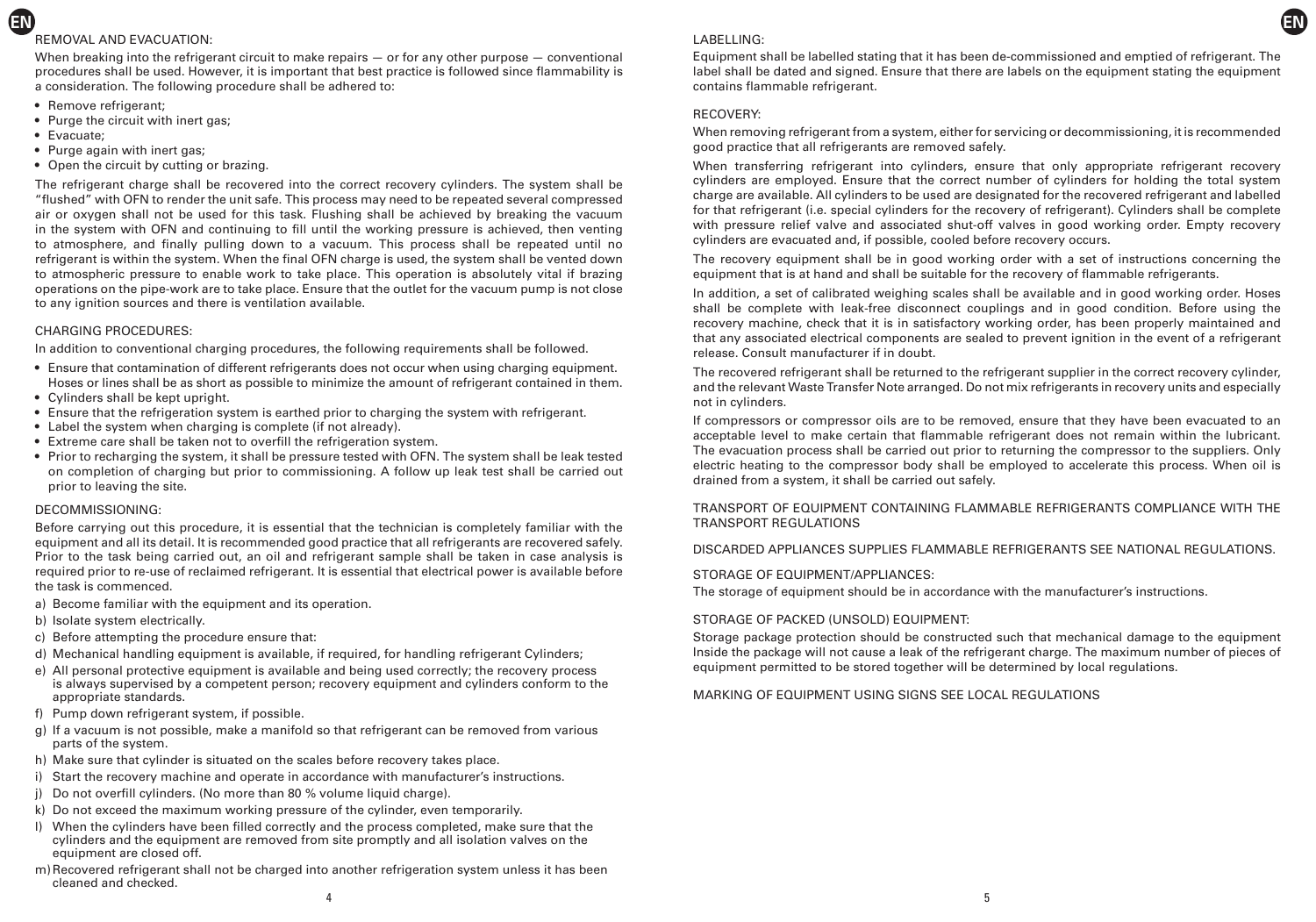# **ИНСТРУКЦИИ ПО РЕМОНТУ ПРИБОРОВ, СОДЕРЖАЩИХ R290 (ПРОПАН)**

### ПРОВЕРКА РАБОЧЕЙ ЗОНЫ.

Перед началом работы с системами, содержащими горючие хладагенты, необходимо выполнить проверки безопасности, чтобы свести к минимуму риск возгорания. При ремонте системы охлаждения необходимо соблюдать следующие меры предосторожности перед началом выполнения работ с системой.

### ПОРЯДОК РАБОТЫ.

**RU**

Работы должны выполняться в рамках контролируемой процедуры, чтобы свести к минимуму риск присутствия легковоспламеняющегося газа или пара при выполнении работ.

### ОБЩАЯ РАБОЧАЯ ЗОНА.

Весь обслуживающий персонал и другие лица, работающие в близлежащей зоне, должны быть проинструктированы о характере выполняемых работ. Следует избегать работы в замкнутых пространствах. Область вокруг рабочего пространства должна быть ограждена. Убедитесь, что условия в пределах зоны безопасны, а воспламеняющиеся материалы находятся под должным наблюдением.

### ПРОВЕРКА НАЛИЧИЯ ХЛАДАГЕНТА.

Перед началом работы и во время работы необходимо проверить зону с помощью соответствующего детектора хладагента, чтобы убедиться, что технический специалист знает о потенциально воспламеняющихся веществах. Убедитесь, что используемое оборудование для обнаружения утечек подходит для использования с легковоспламеняющимися хладагентами, т. е. не производит искр, герметично или само по себе безопасно.

### НАЛИЧИЕ ОГНЕТУШИТЕЛЯ.

При выполнении любых работ на холодильном оборудовании или любых связанных с ним деталях необходимо иметь доступ к соответствующему оборудованию для пожаротушения. Рядом с местом зарядки должен находиться порошковый или углекислотный (CO2) огнетушитель.

### ОТСУТСТВИЕ ИСТОЧНИКОВ ОГНЯ.

Ни один человек, выполняющий работы над холодильной системой, которые включают в себя воздействие на трубы, в которых есть или был легковоспламеняющийся хладагент, не должен использовать источники огня таким образом, чтобы это могло привести к пожару или взрыву. Источники огня, включая курение сигарет, должны находиться на достаточном расстоянии от места установки, ремонта, удаления и утилизации, в ходе которого горючий хладагент может быть выпущен в окружающее пространство. Перед выполнением работ необходимо проверить зону вокруг оборудования, чтобы убедиться в отсутствии опасности возгорания. Необходимо повесить предупреждающие знаки о запрете курения.

### ВЕНТИЛИРУЕМАЯ ЗОНА.

Перед тем как приступить к вскрытию системы или выполнению любых огневых работ, убедитесь, что зона открыта или хорошо проветривается. Во время выполнения работ вентиляция должна продолжаться. Вентиляция должна безопасно рассеять весь выпущенный хладагент и, предпочтительно, вытеснить его наружу в атмосферу.

### ПРОВЕРКИ ХОЛОДИЛЬНОГО ОБОРУДОВАНИЯ.

В случае замены электрических компонентов они должны соответствовать назначению и

спецификации. Всегда следует соблюдать указания производителя по техническому обслуживанию. При

возникновении сомнений обратитесь за помощью в технический отдел производителя.

При установке с использованием горючих хладагентов необходимо выполнить следующие проверки:

- размер заправки соответствует размеру помещения, в котором установлены компоненты, содержащие хладагент;
- вентиляционные механизмы и выходы работают надлежащим образом и не засорены.

### ПРОВЕРКИ ЭЛЕКТРИЧЕСКИХ ПРИБОРОВ.

Ремонт и техническое обслуживание электрических компонентов должно включать в себя первоначальные проверки безопасности и процедуры проверки компонентов. Если существует неисправность, которая может нарушить безопасность, то электропитание не должно быть подключено к цепи до тех пор, пока она не будет устранена. Если неисправность не может быть устранена немедленно,

но при этом необходимо продолжить работу, необходимо использовать соответствующее временное решение. Об этом необходимо сообщить владельцу оборудования, чтобы все стороны были проинформированы.

Первоначальные проверки безопасности должны включать:

• проверку разрядки конденсаторов: это необходимо сделать безопасным способом, чтобы избежать искрения;

**RU**

- проверку отсутствия находящихся под напряжением открытых электрических компонентов и проводов во время зарядки, восстановления или продувки системы;
- проверку отсутствия обрывов в цепи заземления.

### РЕМОНТ ГЕРМЕТИЧНЫХ КОМПОНЕНТОВ.

Во время ремонта герметичных компонентов все источники электропитания должны быть отключены от оборудования, на котором выполняется работа, перед снятием герметичных крышек и т. д. Если во время обслуживания абсолютно необходимо обеспечить электропитание оборудования, то в наиболее критической точке должна находиться постоянно работающая форма обнаружения утечек для предупреждения о потенциально опасной ситуации.

Особое внимание следует уделить следующим вопросам, чтобы при работе с электрическими компонентами корпус не был изменен таким образом, чтобы это не повлияло на уровень защиты. Это должно включать в себя повреждение кабелей, чрезмерное количество соединений, клеммы, не

соответствующие оригинальным спецификациям, повреждение уплотнений,

неправильную установку уплотнений и т. д.

Убедитесь, что прибор надежно закреплен.

Убедитесь в том, что уплотнения или герметизирующие материалы не повреждены и по-прежнему могут выполнять функцию предотвращения утечки легковоспламеняющихся веществ. Запасные части должны соответствовать спецификациям производителя.

### **ПРИМЕЧАНИЕ. Использование силиконового герметика может привести к блокировке некоторых типов оборудования для обнаружения утечек. Искробезопасные компоненты не нужно изолировать перед началом работы с ними. Ремонт искробезопасных компонентов**

### РЕМОНТ ИСКРОБЕЗОПАСНЫХ КОМПОНЕНТОВ.

Не включайте в цепь постоянные индуктивные или емкостные нагрузки, не убедившись в том, что они не превышают допустимого напряжения и силы тока, допустимой для используемого оборудования.

Искробезопасные компоненты – это единственные типы компонентов, которые можно использовать при работе в легковоспламеняющейся атмосфере. Испытательное оборудование должно иметь соответствующую номинальную мощность. Заменяйте компоненты только деталями, указанными производителем. Другие детали могут привести к воспламенению хладагента из-за утечки.

### КАБЕЛИ.

Убедитесь, что кабели не подвергаются износу, коррозии, чрезмерному давлению, вибрации и другим неблагоприятным воздействиям окружающей среды и не прилегают к острым краям. В ходе проверки также должны учитываться последствия старения или постоянной вибрации от таких источников, как компрессоры или вентиляторы.

### ОБНАРУЖЕНИЕ ЛЕГКОВОСПЛАМЕНЯЕМЫХ ХЛАДАГЕНТОВ.

Ни при каких обстоятельствах нельзя использовать потенциальные источники огня для поиска или обнаружения утечек хладагента. Запрещается использовать галоидную лампу (или любой другой детектор, использующий открытое пламя).

### МЕТОДЫ ОБНАРУЖЕНИЯ УТЕЧЕК.

Следующие методы обнаружения утечек считаются приемлемыми для систем, содержащих

легковоспламеняющиеся хладагенты.

Для обнаружения легковоспламеняющихся хладагентов должны использовать электронные детекторы утечек, но их чувствительность может быть необычной или может потребоваться повторная калибровка. (Оборудование для обнаружения должно быть откалибровано в зоне, где нет хладагента.) Убедитесь, что детектор не является потенциальным источником огня и подходит для используемого хладагента. Оборудование

для обнаружения утечек должно быть настроено на процентное значение НКПР хладагента и должно быть откалибровано в соответствии с используемым хладагентом, а соответствующий процент газа (максимум 25%) должен быть подтвержден.

Жидкости для обнаружения утечек подходят для использования с большинством хладагентов, однако следует избегать использования моющих средств, содержащих хлор, так как хлор может вступить в реакцию с хладагентом и вызвать коррозию медной трубки.

При подозрении на утечку необходимо убрать/погасить все источники открытого пламени.

Если обнаружена утечка хладагента, требующая пайки, весь хладагент должен быть извлечен из системы или изолирован (с помощью запорных клапанов) в части системы, удаленной от утечки. Азот без кислорода (OFN) необходимо продувать через систему до и во время процесса пайки.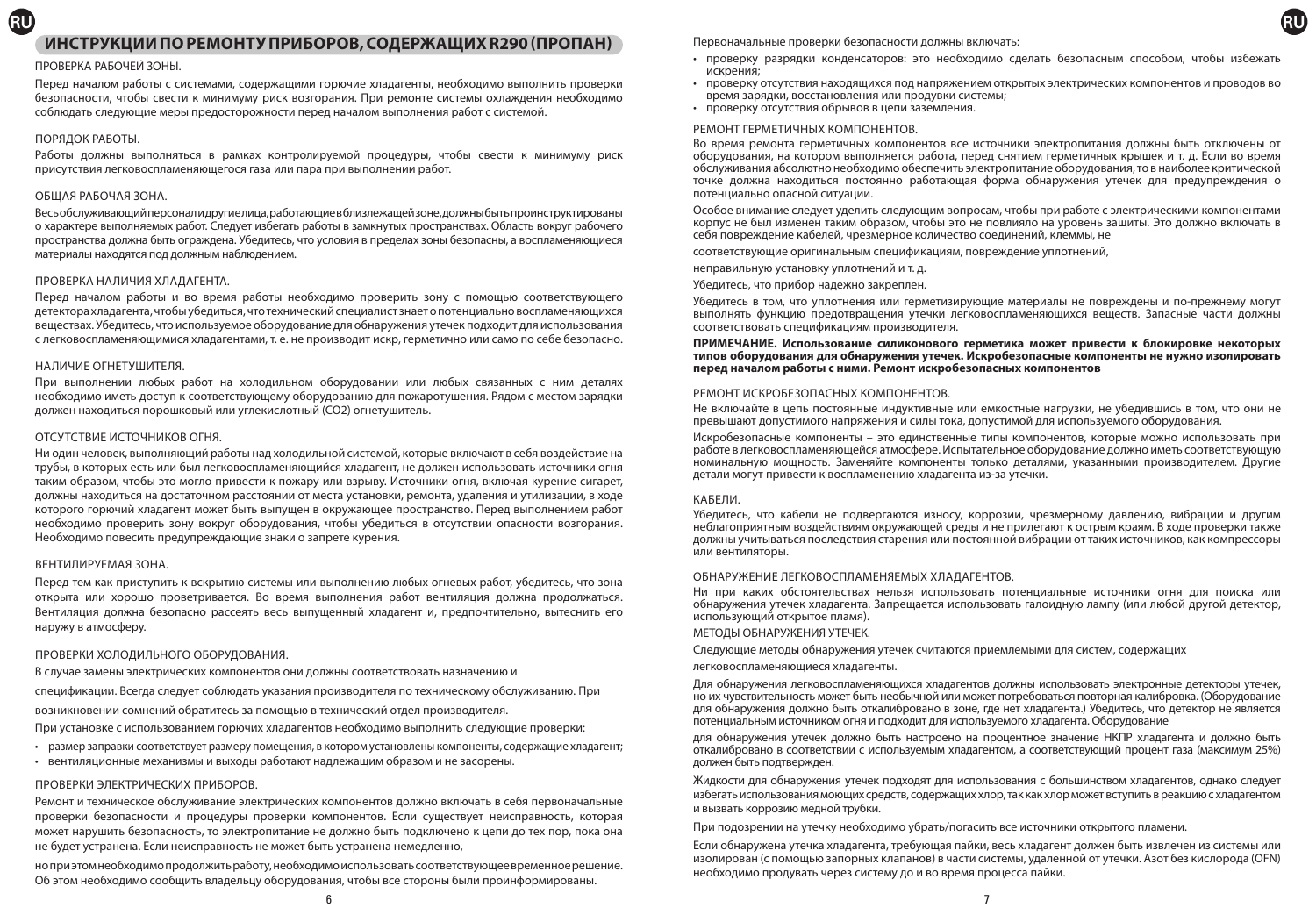### УДАЛЕНИЕ И ВАКУУМИРОВАНИЕ.

При вскрытии холодильного контура для выполнения ремонта или для любых других целей необходимо использовать стандартные процедуры. Однако важно следовать передовым практикам, поскольку необходимо учитывать воспламеняемость. Необходимо соблюдать следующую процедуру:

- удалить хладагент;
- продуть контур инертным газом;
- вакуумировать;

**RU**

- еще раз продуть контур инертным газом;
- вскрыть систему путем резки или пайки.

Заправленный хладагент необходимо извлечь в соответствующие баллоны для удаления хладагента. Для обеспечения безопасности прибора необходимо промыть систему с помощью OFN. Для выполнения этой задачи может потребоваться повторить ее несколько раз. Не используйте для этого сжатый воздух или кислород. Промывка должна быть выполнена путем нарушение вакуума в системе с помощью OFN. Продолжайте заполнять систему до достижения рабочего давления,

затем сбросьте давление до атмосферного, а потом снизьте его до вакуума. Этот процесс следует повторять до тех пор, пока в системе не останется хладагента. При использовании OFN в последний раз необходимо сбросить давление в системе до атмосферного, чтобы можно было выполнять работы. Эта операция крайне необходима, если нужно выполнить пайку на трубе. Убедитесь, что выпускное отверстие вакуумного насоса не находится вблизи

источников огня, а также в помещении нормальная вентиляция.

### ПРОЦЕДУРЫ ЗАПРАВКИ.

В дополнение к стандартным процедурам заправки необходимо соблюдать следующие требования.

- Убедитесь, что при использовании заправочного оборудования не происходит загрязнения различных хладагентов. Шланги или трубки должны быть как можно короче, чтобы свести к минимуму количество хладагента, содержащегося в них.
- Баллоны должны находиться в вертикальном положении.
- Перед заправкой системы хладагентом убедитесь, что система охлаждения заземлена.
- По завершении заправки установите маркировку (если она еще не установлена).
- Необходимо соблюдать особую осторожность, чтобы не переполнить холодильную систему.
- Перед заправкой системы необходимо проверить давление внутри нее с помощью OFN. Система должна быть проверена на наличие утечек после завершения заправки, но перед вводом в эксплуатацию. Перед выходом из рабочей зоны необходимо провести проверку на наличие утечек.

#### ВЫВОД ИЗ ЭКСПЛУАТАЦИИ.

Перед выполнением этой процедуры необходимо, чтобы технический специалист полностью ознакомился с оборудованием и его деталями. Рекомендуется соблюдать правила безопасного извлечения всех хладагентов. Перед выполнением задачи необходимо взять пробу масла и хладагента на случай необходимости анализа перед повторным использованием восстановленного хладагента. Перед началом выполнения работ необходимо обеспечить подачу электропитания.

- а) Ознакомьтесь с оборудованием и его работой.
- б) Изолируйте электрическую цепь системы.
- в) Перед началом процедуры убедитесь, что:
- г) имеется механическое оборудование для работы с баллонами хладагента;
- д) все средства индивидуальной защиты доступны и используются правильно; процесс извлечения хладагента всегда контролируется компетентным лицом; оборудование для извлечения хладагента и баллоны соответствуют стандартам.
- е) Откачайте хладагент, если это возможно.
- ж) Если откачка невозможна, сделайте отвод, чтобы хладагент можно было извлечь из различных частей системы.
- з) Перед извлечением хладагента убедитесь, что баллон установлен на весах.
- и) Запустите прибор для извлечения хладагента и выполните работу в соответствии с инструкциями производителя.
- к) Не переполняйте баллоны. (Не более 80% объема заправки жидкости).
- л) Не превышайте максимальное рабочее давление баллона даже временно.
- м) После правильной заправки баллонов и завершения процесса, убедитесь, что баллоны и оборудование быстро сняты с места эксплуатации, а все запорные клапаны оборудования закрыты.
- н) Извлеченный хладагент не должен быть заправлен в другую холодильную систему, если он не был очищен и проверен.

### МАРКИРОВКА:

На оборудовании должна быть маркировка, указывающая на то, что оно было выведено из эксплуатации, а хладагент извлечен. На маркировке должна стоять дата и подпись. Убедитесь, что на оборудовании имеются этикетки с информацией о том, что в нем содержится легковоспламеняющийся хладагент.

**RU**

#### ИЗВЛЕЧЕНИЕ:

При извлечении хладагента из системы, как для обслуживания, так и для вывода из эксплуатации, рекомендуется делать это безопасно.

При заправке хладагента в баллоны убедитесь, что используются только соответствующие баллоны для сбора хладагента. Убедитесь, что доступно правильное количество баллонов для всего объема хладагента в системе. Все используемые баллоны предназначены для извлеченного хладагента и маркированы для этого хладагента (т.е. специальные баллоны для извлечения хладагента). Баллоны должны быть в исправном состоянии с предохранительным клапаном и соответствующими запорными клапанами. Пустые баллоны для сбора хладагента следует вакуумировать и, если возможно, охладить до извлечения хладагента.

Оборудование для извлечения хладагента должно быть в хорошем рабочем состоянии с набором инструкций, относящихся к оборудованию, которое находится под рукой, и должно быть пригодно для извлечения легковоспламеняющихся хладагентов.

Кроме того, должен быть доступен и в хорошем рабочем состоянии комплект калиброванных весов. Шланги должны быть укомплектованы герметичными муфтами с отключающим устройством и находиться в хорошем состоянии. Перед использованием прибора для извлечения хладагента убедитесь, что он находится в хорошем рабочем состоянии, обслуживался надлежащим образом и что все связанные с ним электрические компоненты

герметизированы для предотвращения возгорания в случае выпуска хладагента. При возникновении сомнений проконсультируйтесь с производителем.

Извлеченный хладагент должен быть возвращен поставщику хладагента в соответствующем баллоне и с актом передачи отходов. Не смешивайте хладагенты в установках для удаления хладагента, а особенно в баллонах.

Если необходимо удалить компрессоры или компрессорные масла, убедитесь, что они вакуумированы до приемлемого уровня, чтобы не допустить скопления легковоспламеняющегося хладагента в смазке. Процесс вакуумирования должен быть выполнен до возврата компрессора поставщикам. Для ускорения этого процесса необходимо использовать только электрический обогрев корпуса компрессора. Слив масла из системы

должен выполняться безопасным образом.

ТРАНСПОРТИРОВКА ОБОРУДОВАНИЯ, СОДЕРЖАЩЕГО ЛЕГКОВОСПЛАМЕНЯЮЩИЕСЯ ХЛАДАГЕНТЫ, В СООТВЕТСТВИИ С ПРАВИЛАМИ ТРАНСПОРТИРОВКИ.

СМ. МЕСТНЫЕ НОРМАТИВНЫЕ АКТЫ ДЛЯ ИСПОЛЬЗОВАННЫХ ПРИБОРОВ, В КОТОРЫХ ИСПОЛЬЗУЮТСЯ ЛЕГКОВОСПЛАМЕНЯЮЩИЕСЯ ХЛАДАГЕНТЫ.

### ХРАНЕНИЕ ОБОРУДОВАНИЯ/ПРИБОРОВ.

Хранение оборудования должно осуществляться в соответствии с инструкциями производителя.

#### ХРАНЕНИЕ УПАКОВАННОГО (НЕПРОДАННОГО) ОБОРУДОВАНИЯ.

Необходимо обеспечить защиту упаковки для хранения таким образом, чтобы механическое повреждение оборудования внутри упаковки не вызывало утечки хладагента. Максимальное количество единиц оборудования, которые могут храниться вместе, определяется местными нормативными актами.

МАРКИРОВКА ОБОРУДОВАНИЯ С ПОМОЩЬЮ ЗНАКОВ (СМ. МЕСТНЫЕ НОРМАТИВНЫЕ АКТЫ)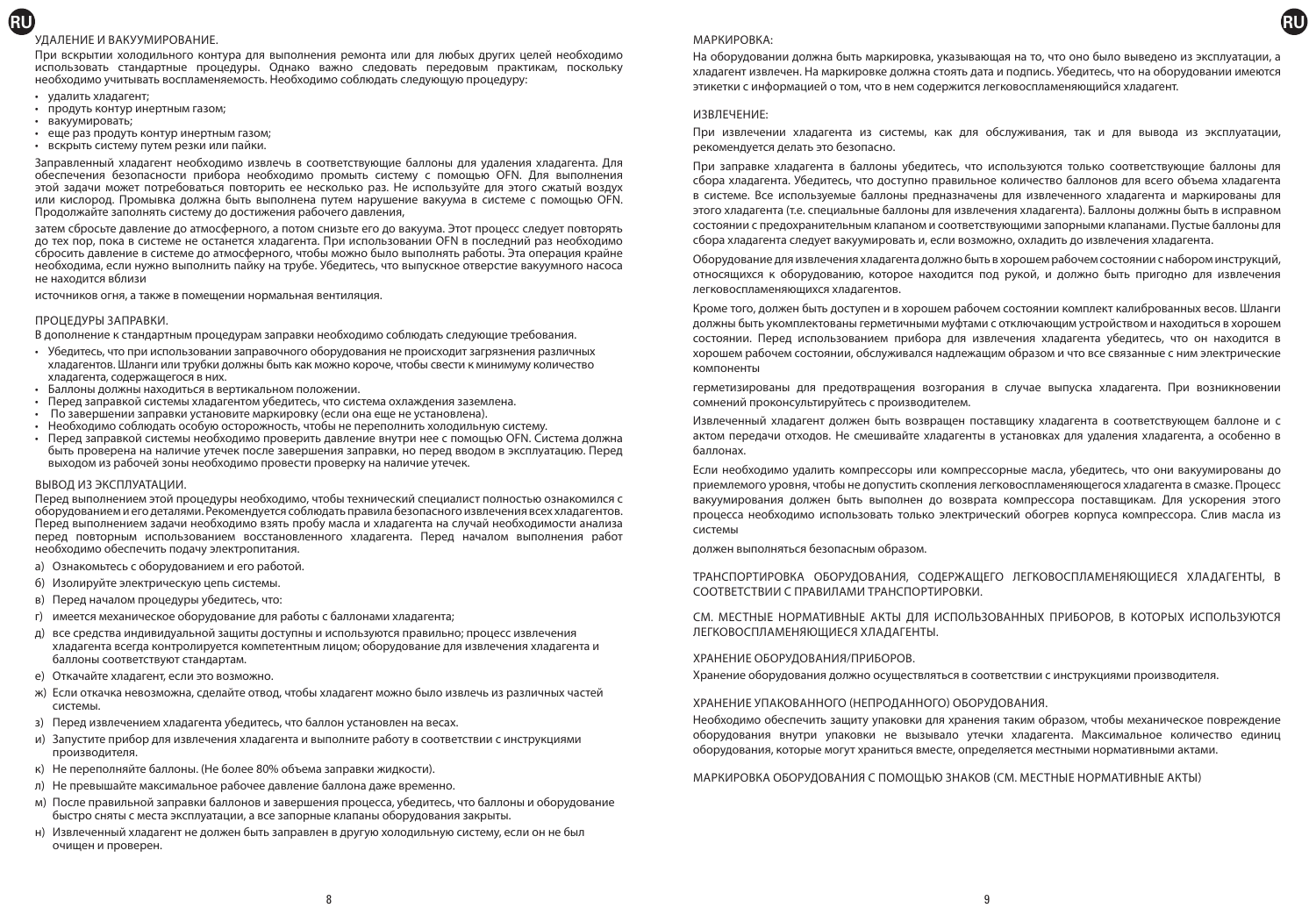# **PL PL INSTRUKCJE DOTYCZĄCE NAPRAWY URZĄDZEŃ ZAWIERAJĄCYCH R290**

### KONTROLE NA DANYM OBSZARZE:

Przed rozpoczęciem prac przy układach zawierających łatwopalne czynniki chłodnicze należy przeprowadzić kontrolę bezpieczeństwa w celu zminimalizowania ryzyka zapłonu. Przed przystąpieniem do naprawy układu chłodzenia należy zastosować się do następujących środków ostrożności.

### PROCEDURA ROBOCZA:

Prace należy wykonywać według kontrolowanej procedury w celu zminimalizowania ryzyka obecności łatwopalnego gazu lub pary w trakcie wykonywania prac.

# OGÓLNY OBSZAR ROBOCZY:

Wszyscy pracownicy obsługi technicznej i inne osoby pracujące w pobliżu muszą zostać poinstruowane o rodzaju wykonywanej pracy. Należy unikać pracy w przestrzeniach zamkniętych. Otoczenie robocze powinno być oddzielone od pozostałego obszaru. Należy upewnić się, że warunki panujące w danym obszarze zostały poddane kontroli materiałów łatwopalnych.

### KONTROLA OBECNOŚCI CZYNNIKA CHŁODNICZEGO:

Przed oraz w trakcie pracy należy przebadać obszar za pomocą odpowiedniego czujnika czynnika chłodniczego umożliwiającego technikowi sprawdzenie, czy atmosfera ma potencjał łatwopalny. Należy upewnić się, że stosowane urządzenia do wykrywania wycieków nadają się do użycia w połączeniu z łatwopalnymi czynnikami chłodniczymi, tj. nieiskrzącymi. Powinny być iskrobezpieczne i odpowiednio uszczelnione.

### OBECNOŚĆ GAŚNICY:

W przypadku prac stwarzających zagrożenie pożarowe dla urządzeń chłodniczych lub ich części powiązanych należy zapewnić odpowiedni sprzęt gaśniczy. W pobliżu obszaru ładowania należy zapewnić gaśnicę proszkową lub CO2.

# BRAK ŹRÓDEŁ ZAPŁONU:

Osobom wykonującym prace związane z układem chłodzenia i wymagające odsłonięcia jakichkolwiek rur, które zawierają lub zawierały łatwopalny czynnik chłodniczy, zabrania się używania jakichkolwiek źródeł zapłonu w sposób prowadzący do pożaru lub wybuchu. Ewentualne źródła zapłonu, w tym palenie tytoniu, powinny znajdować się w wystarczającej odległości od miejsca instalacji, naprawy, usuwania i utylizacji, podczas których łatwopalny czynnik chłodniczy może być uwalniany do otoczenia. Przed rozpoczęciem pracy należy sprawdzić obszar wokół urządzenia, aby upewnić się, że nie występuje tam ryzyko pożaru lub zapłonu. W otoczeniu roboczym należy umieścić znaki "Zakaz palenia".

### WENTYLACJA OBSZARU:

Przed ingerencją w układ lub jakimikolwiek pracami stwarzających zagrożenie pożarowe należy upewnić się, że pomieszczenie jest otwarte lub odpowiednio wentylowane. W czasie prac należy zapewnić odpowiedni stopień wentylacji. Układ wentylacyjny powinien w bezpieczny sposób rozprowadzać uwolniony czynnik chłodniczy oraz, w miarę możliwości, wyprowadzać go na zewnątrz do atmosfery.

### KONTROLE URZĄDZEŃ CHŁODNICZYCH:

Wymieniane części elektryczne powinny odpowiadać celowi wykonywanych czynności oraz spełniać określone specyfikacje. Przez cały czas należy przestrzegać zaleceń producenta dotyczących konserwacji i serwisowania. W razie watpliwości należy skontaktować się z działem technicznym producenta w celu uzyskania pomocy.

W instalacjach wykorzystujących łatwopalne czynniki chłodnicze należy przeprowadzić kontrole następujących elementów:

- objętość dostosowana do wielkości pomieszczenia, w którym zainstalowane są części zawierające czynnik chłodniczy;
- drożność i prawidłowy sposób działania maszyn i wylotów wentylacyjnych;

### KONTROLE URZĄDZEŃ ELEKTRYCZNYCH:

Podczas naprawy i konserwacji podzespołów elektrycznych należy przeprowadzić wstępne kontrole bezpieczeństwa i części. W przypadku usterek mogących zagrozić bezpieczeństwu użytkowników, do obwodu nie należy podłączać zasilania elektrycznego do momentu należytego usunięcia nieprawidłowości. Jeżeli usterki nie można natychmiast usunąć, przy czym wymagane jest dalsze wykonywanie prac, należy zastosować odpowiednie rozwiązanie tymczasowe. Informacje na ten temat należy zgłosić właścicielowi sprzętu, aby uświadomić wszystkim stronom panujące zagrożenie.

Wstępne kontrole bezpieczeństwa sprawdzające, czy:

- kondensatory są opróżniane w sposób zapobiegający iskrzenia;
- elementy elektryczne i przewody pod napięciem nie są odsłonięte w trakcie napełniania, odzysku lub czyszczenia układu;
- połączenie uziemienia nie jest przerwane

### NAPRAWA ELEMENTÓW USZCZELNIONYCH:

Przed usunięciem osłon itd. z elementów uszczelnionych należy odłączyć zasilanie sprzętu, na którym wykonywane są naprawy. Jeżeli podczas serwisowania istnieje konieczność podłączenia sprzętu elektrycznego, należy zastosować odpowiednią metodę wykrywania nieszczelności informującą o potencjalnych sytuacjach niebezpiecznych.

Podczas prac przy elementach elektrycznych szczególną uwagę należy zwrócić na poniższe elementy, które pozwalają upewnić się, że obudowa nie jest naruszona, ponieważ mogłoby to wpływać na poziom ochrony. Obejmuje to uszkodzenia przewodów, nadmierną liczbę połączeń, niezgodność zacisków z oryginalnymi specyfikacjami, uszkodzenia uszczelek,

nieprawidłowe zamocowanie dławików itp.

Należy sprawdzić, czy urządzenie jest prawidłowo zamontowane.

Należy upewnić się, że stan uszczelnienia lub materiały uszczelniające zapobiegają ingerencji atmosfery łatwopalnej. Części zamienne muszą być zgodne ze specyfikacjami producenta,

### **UWAGA: Stosowanie szczeliwa silikonowego może zmniejszać efektywność niektórych urządzeń do wykrywania wycieków. Elementy iskrobezpieczne nie wymagają izolacji przed przystąpieniem do pracy przy nich. Naprawa elementów iskrobezpiecznych**

# NAPRAWA ELEMENTÓW ISKROBEZPIECZNYCH:

Nie należy narażać obwodu na jakiekolwiek trwałe obciążenia indukcyjne lub pojemnościowe bez upewnienia się, że ich wartości nie przekraczają dopuszczalnego napięcia i natężenia sprzętu.

Podczas pracy pod napięciem w atmosferze łatwopalnej można stosować wyłącznie elementy iskrobezpieczne. Aparatura badawcza musi mieć prawidłową wartość znamionową. Komponenty należy wymieniać tylko na części zgodne ze specyfikacją producenta. Inne części mogą powodować zapłon czynnika chłodniczego w wyniku wycieku.

### OKABLOWANIE:

Należy sprawdzić, czy okablowanie nie jest narażone na nadmierne zużycie, korozję, zbyt wysokie ciśnienie, wibracje, ostre krawędzie lub inne działanie szkodliwe dla środowiska. Kontrola powinna również uwzględniać skutki zużycia lub ciągłych wibracji pochodzących ze źródeł, takich jak sprężarki lub wentylatory.

WYKRYWANIE ŁATWOPAI NYCH CZYNNIKÓW CHŁODNICZYCH:

Do poszukiwania lub wykrywania wycieków czynnika chłodniczego w żadnym razie nie należy wykorzystywać potencjalnych źródeł zapłonu. Nie należy używać palnika halogenkowego (ani żadnego innego czujnika wykorzystującego otwarty płomień).

### METODY WYKRYWANIA NIESZCZELNOŚCI:

W przypadku pracy na układach zawierających łatwopalne czynniki chłodnicze dopuszcza się poniższe metody wykrywania nieszczelności.

Odpowiednio czułe i skalibrowane elektroniczne czujniki nieszczelności służące do wykrywania łatwopalnych czynników chłodniczych. (Czujniki należy kalibrować w obszarze wolnym od czynnika chłodniczego). Należy upewnić się, że czujnik odpowiada stosowanemu czynnikowi chłodniczemu i nie jest potencjalnym źródłem zapłonu. Urządzenia do wykrywania nieszczelności powinny być ustawione na wartość procentową granicy wybuchowości czynnika chłodniczego i skalibrowane według zastosowanego czynnika chłodniczego. Należy sprawdzić odpowiednią proporcję gazu (maksymalnie 25 %).

Płyny do wykrywania nieszczelności można stosować w połączeniu z większością czynników chłodniczych, przy czym należy unikać stosowania detergentów zawierających chlor, ponieważ może on wchodzić w reakcję z czynnikiem chłodniczym i powodować korozję rur miedzianych.

W przypadku podejrzenia wycieku należy wyeliminować/zgasić wszystkie płomienie.

W przypadku stwierdzenia wycieku czynnika chłodniczego wymagającego lutowania twardego, cały czynnik chłodniczy należy usunąć z układu lub odizolować (za pomocą zaworów odcinających) w części układu oddalonej od wycieku. Azot beztlenowy należy następnie usunąć z układu zarówno przed, jak i podczas lutowania.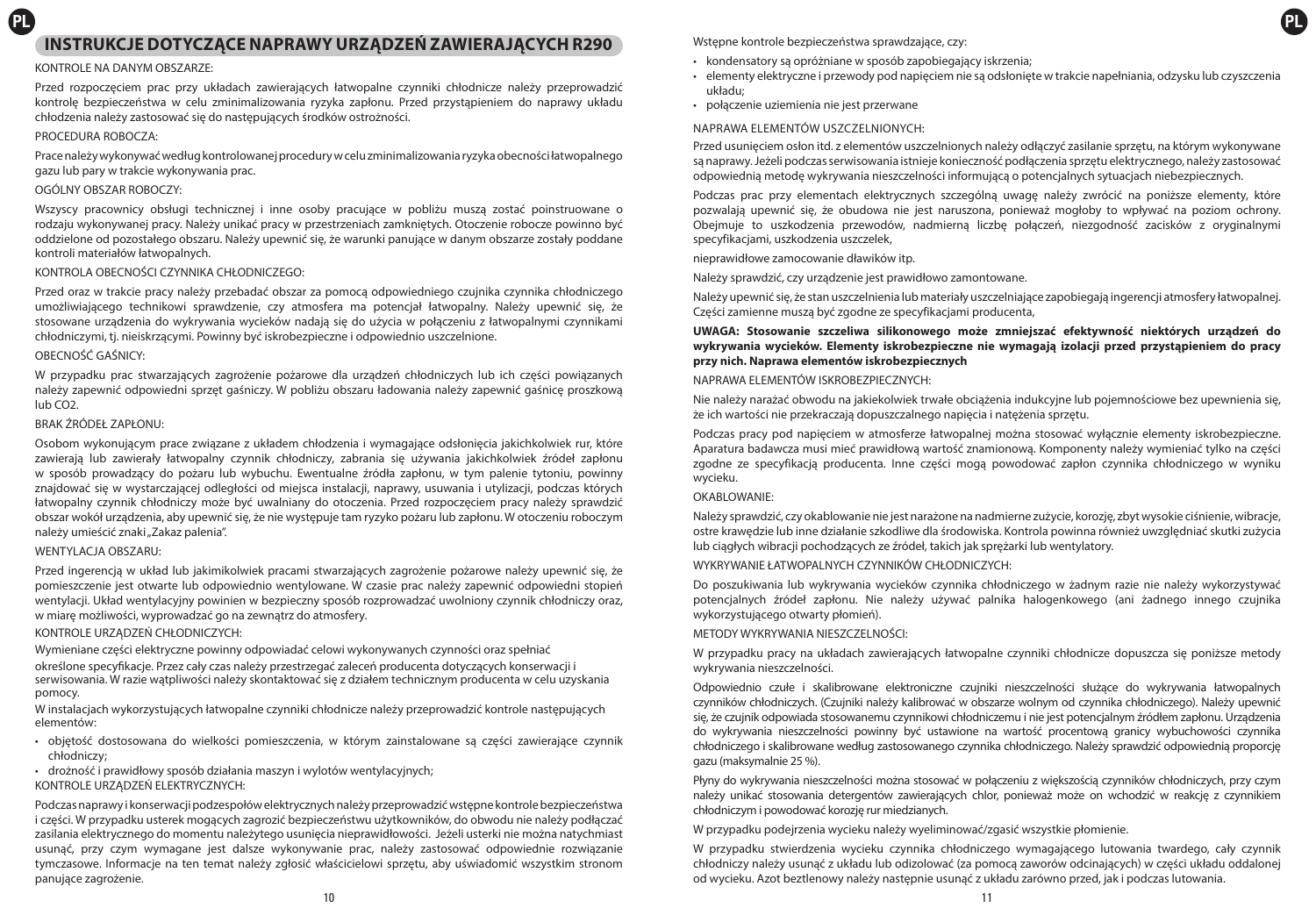# **PL PL** DEMONTAŻ I OPRÓŻNIANIE:

W przypadku ingerencji w obwód czynnika chłodniczego w celu przeprowadzenia naprawy lub w jakimkolwiek innym celu należy stosować konwencjonalne procedury. Z uwagi na łatwopalność, ważne jest jednak stosowanie najlepszych praktyk. Należy przestrzegać następującej procedury:

- usunąć czynnik chłodniczy;
- oczyścić obwód gazem obojętnym;
- opróżnić;
- ponownie oczyścić gazem obojętnym;
- otworzyć obwód poprzez cięcie lub lutowanie twarde.

Czynnik chłodniczy należy umieścić w odpowiednich butlach do odzyskiwania. Aby zabezpieczyć urządzenie, system należy przepłukać azotem beztlenowym. Konieczne może być ponowne wykonanie procedury. Nie należy kilkakrotnie stosować sprężonego powietrza lub tlenu. Przepłukiwanie odbywa poprzez przerwanie próżni w układzie za pomocą azotu beztlenowego, dalsze napełnienie do momentu osiągnięcia ciśnienia roboczego, a następnie odpowietrzenie do atmosfery oraz uzyskanie próżni. Proces ten należy powtarzać do momentu pozbycia się czynnika chłodniczego z układu. Przy ostatnim napełnieniu azotem beztlenowym, układ należy odpowietrzyć do wartości ciśnienia atmosferycznego, które umożliwia wykonanie prac. Czynność ta jest absolutnie niezbędna w przypadku twardego lutowania rur. Należy sprawdzić, czy wylot pompy próżniowej nie znajduje się w pobliżu źródeł zapłonu oraz czy zapewniona jest wentylacja.

### PROCEDURY NAPEŁNIANIA:

Oprócz konwencjonalnych procedur napełniania czynnikiem chłodniczym należy przestrzegać następujących wymogów.

- upewnić się, że podczas obsługi urządzeń do napełniania nie dochodzi do zanieczyszczenia poprzez mieszanie się różnych czynników chłodniczych. Węże lub przewody powinny być jak najkrótsze, aby zminimalizować ilość zawartego w nim czynnika chłodniczego.
- butle powinny być utrzymywane w pozycji pionowej.
- przed napełnieniem układu czynnikiem chłodniczym należy upewnić się, że układ chłodzenia jest uziemiony.
- po zakończeniu napełniania na układzie należy umieścić etykietę.
- należy zachować szczególną ostrożność, aby nie przepełniać układu chłodzenia.
- przed ponownym naładowaniem układu należy go przebadać ciśnieniowo za pomocą azotu beztlenowego. Po zakończeniu napełniania, ale przed uruchomieniem układu, należy go poddać badaniu pod kątem nieszczelności. Przed opuszczeniem miejsca pracy należy przeprowadzić kontrolę szczelności.

### WYCOFANIE Z EKSPLOATACJI:

Przed przystąpieniem do tej procedury technik musi być w pełni zaznajomiony ze sprzętem i wszystkimi powiązanymi informacjami. Należy kierować się dobrą praktyką zapewniającą bezpieczne odzyskiwanie wszystkich czynników chłodniczych. W przypadku, gdy analiza jest wymagana przed ponownym użyciem odzyskanego czynnika chłodniczego, przed wykonaniem zadania należy pobrać próbkę oleju i czynnika chłodniczego. Przed rozpoczęciem pracy należy bezwzględnie włączyć zasilanie elektryczne.

- a) zapoznać się ze sprzętem i jego działaniem.
- b) odizolować układ elektrycznie.
- c) przed przystąpieniem do procedury upewnić się, że:
- d) w razie potrzeby dostępny jest sprzęt do mechanicznej obsługi butli z czynnikiem chłodniczym;
- e) sprzęt ochrony osobistej jest dostępny i prawidłowo używany. Proces odzyskiwania czynnika chłodniczego musi być zawsze nadzorowany przez osobę wykwalifikowaną. Urządzenia do odzyskiwania czynnika chłodniczego i butle muszą spełniać odpowiednie normy.
- f) w miarę możliwości opróżnić układ chłodzenia.
- g) jeśli uzyskanie próżni nie jest możliwe, należy zapewnić kolektor umożliwiający usunięcie czynnika chłodniczego z różnych części układu.
- h) przed odzyskaniem należy umieścić butlę na wadze.
- i) maszynę odzyskującą należy uruchomić i obsługiwać zgodnie z instrukcjami producenta.
- j) nie przepełniać butli. (Nie więcej niż 80 % objętości cieczy).
- k) nie przekraczać maksymalnego ciśnienia roboczego butli, nawet tymczasowo.
- l) po napełnieniu i odpowiednim wykonaniu procesu należy natychmiast usunąć butle i wyposażenie z miejsca pracy i upewnić się, że wszystkie zawory odcinające urządzenia są zamknięte.
- m) odzyskany czynnik chłodniczy nie może być wprowadzany do innego systemu chłodniczego, chyba że został oczyszczony i sprawdzony.

# ETYKIETOWANIE:

Urządzenie musi być oznakowane etykietą informującą, że zostało ono wycofane z użytku i opróżnione z czynnika chłodniczego. Etykieta powinna być opatrzona datą i podpisem. Należy upewnić się, że na urządzeniu znajdują się etykiety informujące o obecności łatwopalnego czynnika chłodniczego.

### ODZYSKIWANIE:

Podczas usuwania czynnika chłodniczego z układu, zarówno w celu serwisowania, jak i wycofania z eksploatacji, zaleca się bezpieczne usunięcie wszystkich czynników chłodniczych.

Podczas transportu czynnika c do butli należy używać wyłącznie odpowiednich butli przeznaczonych do odzyskiwania czynnika chłodniczego. Należy zapewnić odpowiednią liczbę butli zapewniającą całkowite napełnienie układu. Wszystkie butle muszą być przeznaczone do odzyskiwania czynnika chłodniczego i odpowiednio oznaczone etykietami (tj. specjalne butle do odzyskiwania czynnika chłodniczego). Butle powinny być wyposażone w ciśnieniowy zawór przelewowy i powiązane zawory odcinające znajdujące się w dobrym stanie technicznym. Przed rozpoczęciem odzyskiwania puste butle należy całkowicie opróżnić oraz w miarę możliwości schłodzić.

Urządzenie do odzyskiwania czynnika chłodniczego musi znajdować się w dobrym stanie technicznym, zawierać instrukcje dotyczące dostępnego sprzętu i nadawać się do odzyskiwania łatwopalnych czynników chłodniczych.

Należy zapewnić dostęp, odpowiednią kalibrację i dobry stan techniczny wag. Przewody gietkie powinny być wyposażone w szczelne złącza w dobrym stanie technicznym. Aby zapobiec włączeniu zapłonu w przypadku uwolnienia czynnika chłodniczego, przed użyciem urządzenia do odzyskiwania czynnika chłodniczego należy sprawdzić jego stan techniczny oraz odpowiednią konserwację, jak również należyte uszczelnienie powiązanych elementów elektrycznych. W razie wątpliwości należy skontaktować się z producentem.

Odzyskany czynnik chłodniczy należy zwrócić dostawcy w odpowiedniej butli do odzyskiwania oraz dostarczyć kartę przekazania odpadu. Nie należy mieszać czynników chłodniczych w agregatach do odzyskiwania czynnika chłodniczego, a zwłaszcza w butlach.

Jeśli wymagane jest usunięcie sprężarki lub olejów sprężarkowych, należy zapewnić odpowiedni poziom opróżnienia zapobiegający obecności łatwopalnego czynnika chłodzącego w środku smarnym. Przed zwróceniem sprężarki dostawcy należy wykonać proces opróżniania. Aby przyspieszyć ten proces, w korpusie sprężarki należy zastosować wyłącznie ogrzewanie elektryczne. Proces usuwania oleju należy przeprowadzić w bezpieczny sposób.

TRANSPORT SPRZĘTU ZAWIERAJĄCEGO ŁATWOPALNE CZYNNIKI CHŁODNICZE NALEŻY PRZEPROWADZIĆ ZGODNIE Z PRZEPISAMI DOTYCZĄCYMI TRANSPORTU

# ZUŻYTE URZĄDZENIA Z ŁATWOPALNYMI CZYNNIKAMI CHŁODNICZYMI, PATRZ PRZEPISY KRAJOWE. PRZECHOWYWANIE SPRZETU/URZADZEŃ:

Sprzęt należy przechowywać zgodnie z instrukcjami producenta.

PRZECHOWYWANIE ZAPAKOWANEGO (NIESPRZEDANEGO) SPRZĘTU:

Opakowanie powinno być zabezpieczone w sposób uniemożliwiający wyciek czynnika chłodniczego w wyniku uszkodzenia mechanicznego. Maksymalna liczba elementów wyposażenia, które mogą być składowane razem, jest zależna od lokalnych przepisów.

OZNAKOWANIE SPRZĘTU, PATRZ PRZEPISY LOKALNE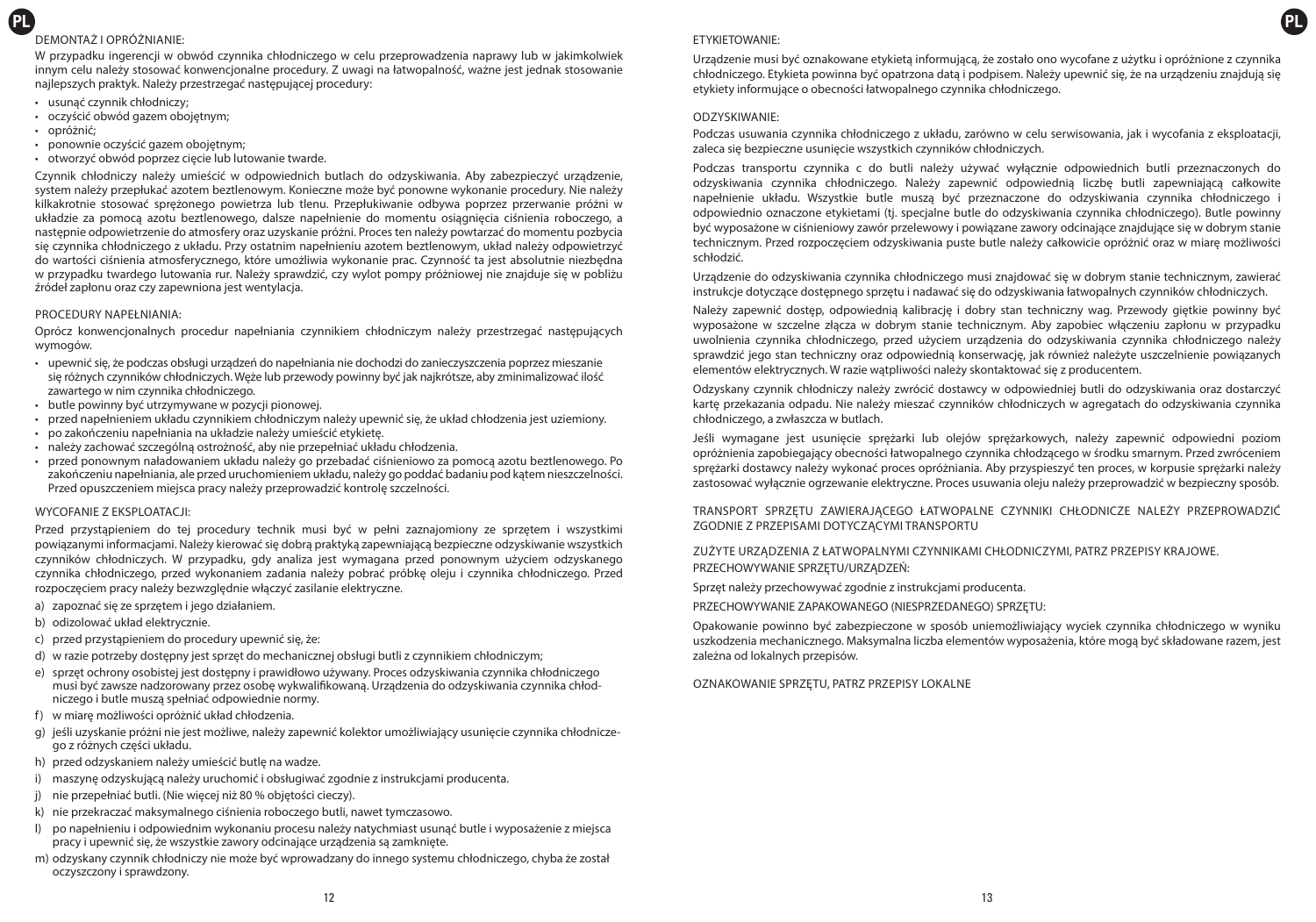# **ET ET R290 SISALDAVATE SEADMETE PARANDAMISE JUHISED**

### ALA KONTROLLTOIMINGUD

Enne tuleohtlikke jahutusaineid sisaldavate süsteemidega töötamise alustamist tuleb teha ohutusalased kontrolltoimingud, et tagada süttimisohu minimeerimine. Jahutussüsteemi remontimisel tuleb enne tööde alustamist võtta tarvitusele järgmised ettevaatusabinõud.

### TÖÖPROTSEDUUR

Tööd tuleb teha kontrollitud protseduuri järgi, et minimeerida tuleohtliku gaasi või auru tekkimise ohtu töö tegemise ajal.

### ÜLDINE TÖÖALA

Kõiki hooldustöötajaid ja teisi lähialal töötavaid töötajaid tuleb teavitada sellest, mis laadi töid tegema hakatakse. Vältida tuleb töötamist kinnises ruumis. Tööala ümbritsev piirkond tuleb eraldada. Veenduge, et tööala oleks tuleohtlike ainete osas ohutuks muudetud.

### JAHUTUSAINE OLEMASOLU KONTROLLIMINE

Enne töö alustamist ja töö tegemise ajal tuleb tööala kontrollida sobiva jahutusainedetektoriga, et tehnik oleks võimalikust tuleohtlikust keskkonnast teadlik. Veenduge, et kasutatav lekketuvastusseade sobiks kasutamiseks tuleohtlike jahutusainetega, st oleks sädemevaba, piisavalt tihkelt suletud või olemuslikult ohutu.

### TULEKUSTUTI OLEMASOLU

Igasuguste tööde tegemisel jahutusseadmete või mõne sellega seotud osa juures peavad olema käepärast asjakohased tulekustutusvahendid. Pange laadimisala kõrvale kuivpulber- või CO2-tulekustuti.

### SÜÜTEALLIKATE PUUDUMINE

Mitte keegi, kes teeb jahutussüsteemi juures töid, millega kaasneb kokkupuude tuleohtlikku jahutusainet sisaldava või sisaldanud torustikuga, ei tohi kasutada mingisuguseid süüteallikaid viisil, mis võiks põhjustada tulekahjuvõi plahvatusohu. Kõik võimalikud süüteallikad, sealhulgas läidetud sigaretid, tuleb hoida paigaldus-, remondi-, eemaldamis- ja utiliseerimistööde ajal, mille käigus võib tuleohtlik jahutusaine keskkonda pääseda, tööalast piisavalt kaugel. Enne töö alustamist tuleb seadme ümbrus üle kontrollida ja veenduda, et seal puuduks igasugune tule- ja süttimisoht. Välja tuleb panna sildid "Suitsetamine keelatud".

### ALA VENTILATSIOON

Enne süsteemi avamist ja igasuguste kuumtööde tegemist veenduge, et tööala oleks avatud või piisavalt ventileeritud. Tööde tegemise ajal peab ventilatsioon kogu aeg teatavas ulatuses toimima. Ventilatsioon peab suutma vabaneva kulmutusaine ohutult hajutada ja selle eelistatavalt väliskeskkonda suunama.

### JAHUTUSSEADMETE KONTROLLIMINE:

Elektriliste osade vahetamisel peavad asendusosad sobima ettenähtud otstarbeks ja vastama õigetele tehnilistele näitajatele. Alati tuleb järgida tootja hooldusjuhiseid. Kahtluse korral pöörduge abi saamiseks tootja tehnilise teenistuse poole.

Tuleohtlikke jahutusaineid kasutavate paigaldiste juures tuleb kontrollida järgmist.

- Kas täitekogus vastab ruumi suurusele, kuhu jahutusainet sisaldavad osad paigaldatakse.
- Kas ventilatsiooniseadmed ja väljundavad töötavad korralikult ja ei ole tõkestatud. ELEKTRISEADMETE KONTROLLIMINE

Elektriliste osade remondi- ja hooldustööd peavad hõlmama algset ohutuskontrolli ja osade ülevaatustoiminguid. Kui ilmneb rike, mis võib ohutust ohustada, siis ei tohi vooluringi vooluallikaga ühendada enne, kuni rike on kõrvaldatud. Kui riket ei ole võimalik koheselt kõrvaldada, kuid tööd on vaja jätkata, tuleb kasutada sobivat ajutist lahendust. Sellest tuleb teatada seadme omanikule, et kõik osapooled oleksid sellest teadlikud.

Algse ohutuskontrolli käigus tuleb veenduda, et:

- kondensaatorid oleksid tühjendatud: seda tuleb teha ohutult, et vältida sädemete tekkimise võimalust;
- ükski elektriline osa poleks pinge all ning juhtmed poleks süsteemi täitmise, tühjendamise-kogumise või läbipuhumise käigus avatud;
- maandus oleks tagatud.

### TIHENDITEGA OSADE REMONTIMINE

Tihenditega osade remontimise ajal tuleb enne tihendiga katete jms eemaldamist lahutada töö objektiks olevate seadmete kogu vooluvarustus. Kui seadmete vooluvarustus hooldustööde ajal on hädavajalik, tuleb kõige kriitilisemasse punkti paigaldada pidevalt töötav lekketuvastusseadis, mis hoiataks võimaliku ohuolukorra eest.

Erilist tähelepanu tuleb pöörata sellele, et elektriliste osadega töötamisel ei muudetaks korpust nii, et see mõjutaks kaitsetaset. See hõlmab kaablite kahjustamist, ühenduste liigset arvu, algsetele tehnilistele näitajatele mittevastavaid klemme, tihendite kahjustamist, tihendite valet paigaldamist jne. Veenduge, et seade oleks kindlalt paigaldatud.

Veenduge, et tihendid või tihendusmaterjalid ei oleks lagunenud nii, et need ei suuda enam takistada tuleohtlike ainete pääsu keskkonda. Asendusosad peavad vastama tootja määratletud tehnilistele näitajatele.

### **MÄRKUS. Silikoontihendi kasutamine võib pärssida teatud tüüpi lekketuvastusseadmete tõhusust. Olemuslikult ohutuid seadmeid ei ole enne nende juures tööde alustamist vaja isoleerida. Olemuslikult ohutute osade remontimine**

### OLEMUSLIKULT OHUTUTE OSADE REMONTIMINE

Ärge rakendage vooluringile püsivat induktiivset või mahtuvuslikku koormust veendumata, et see ei ületaks kasutatava seadme lubatud pinge ja voolu väärtusi.

Olemuslikult ohutud osad on ainsat tüüpi osad, mille juures saab teha töid, kui need on pinge all ja keskkond on tuleohtlik. Testseade peab olema õige nimiväärtusega. Osade asendamisel kasutage ainult tootja poolt määratud asendusosi. Muude osade korral võib toimuda jahutusaine leke keskkonda ja süttimine.

### KAABLID

Kontrollige, et kaablid poleks kulunud, korrodeerunud, liigse surve all, vastu teravaid servi, et neile ei avalduks vibratsioon ega mingisugused muud kahjulikud keskkonnamõjud. Kontrollimisel tuleb arvesse võtta ka vananemise ning kompressoritest, ventilaatoritest vms tingitud pideva vibratsiooni mõjusid.

### TUI FOHTLIKE JAHUTUSAINETE TUVASTAMINE

Mitte mingil juhul ei tohi jahutusaine lekete otsimiseks või tuvastamiseks kasutada võimalikke süüteallikaid. Kasutada ei tohi halogeniidi tõrvikut (ega muid lahtise leegiga detektoreid).

### LEKKE TUVASTAMISE MEETODID

Tuleohtlikke jahutusaineid sisaldavate süsteemide korral loetakse vastuvõetavaks järgmisi lekketuvastusmeetodeid.

Tuleohtlike jahutusainete tuvastamiseks tuleb kasutada elektroonilisi lekkedetektoreid, kuid nende tundlikkus ei pruugi olla piisav või need võivad vajada ümberkalibreerimist. (Tuvastusseadmed tuleb kalibreerida jahutusainevabal alal.) Veenduge, et detektor poleks potentsiaalne süüteallikas ja oleks kasutatava jahutusaine tuvastamiseks sobiv. Lekketuvastusseade peab olema seadistatud jahutusaine LFL-i protsendile ning tuleb kalibreerida vastavalt kasutatavale jahutusainele ja kinnitatud gaasi protsendile (maksimum 25%).

Lekketuvastusvedelikud sobivad kasutamiseks enamiku jahutusainete korral, kuid vältida tuleb kloori sisaldavate pesuainete kasutamist, kuna kloor võib jahutusainega reageerida ja põhjustada vasktorustiku korrodeerumist.

### Lekkekahtluse korral tuleb kõik lahtised leegid eemaldada/kustutada.

Kui tuvastatakse jahutusaine leke, mille kõrvaldamiseks on vajalik kõvajoodisjootmine, tuleb kogu jahutusaine süsteemist eemaldada ja kokku koguda või lekkekohast kaugel asuvas süsteemi osas isoleerida (sulgurklappidega). Seejärel tuleb süsteem nii enne kui pärast jootmistoimingut läbi puhuda hapnikuvaba lämmastikuga (OFN).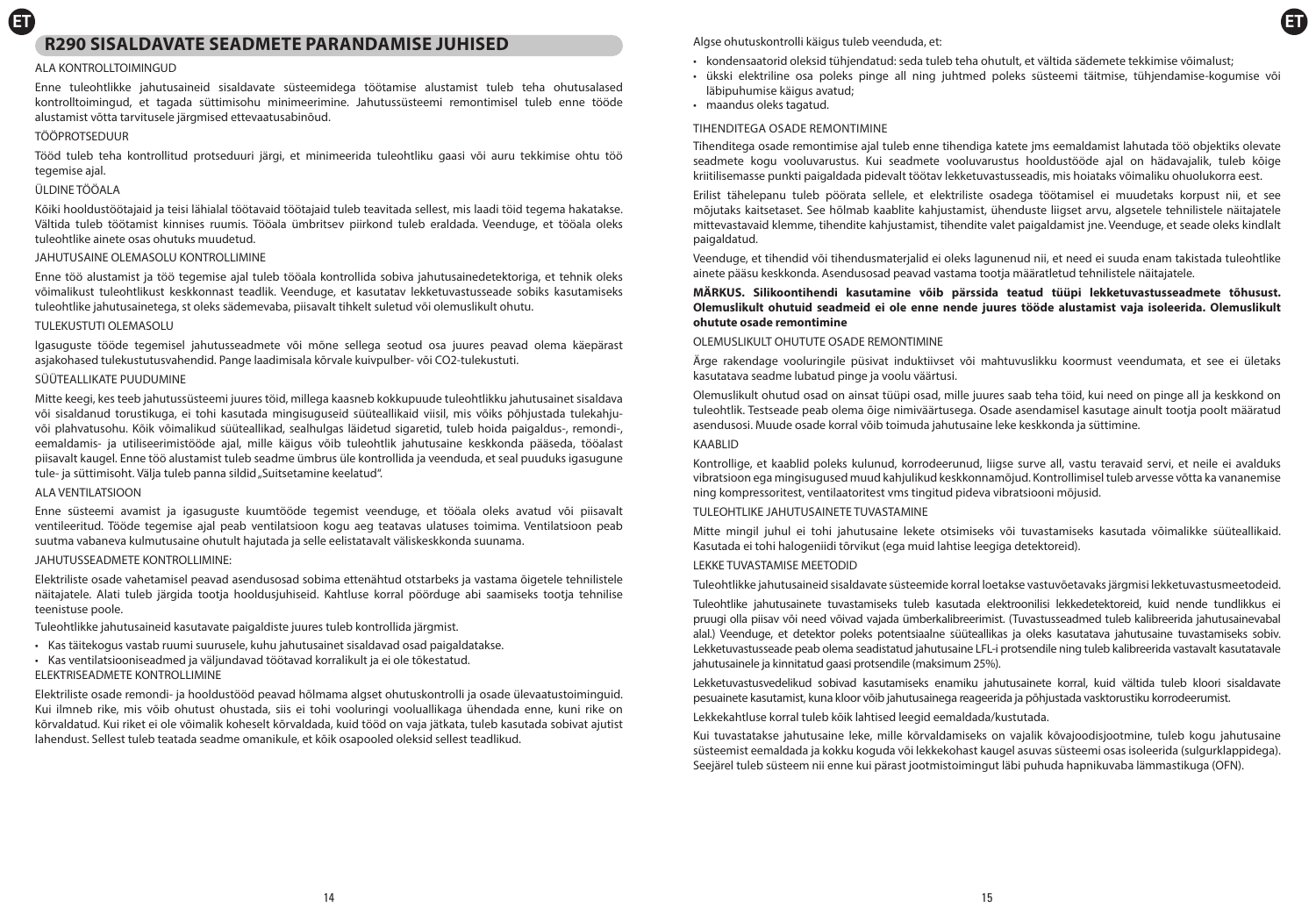# **ET ET** EEMALDAMINE JA VAAKUMI TEKITAMINE

Remonditöödeks (või mis tahes muul otstarbel) jahutusaine ahela avamisel tuleb järgida reeglipäraseid töötoiminguid. Kuid oluline on järgida ka parimaid tavasid, kuna tegemist on tuleohtliku olukorraga. Järgida tuleb järgmisi toiminguid:

- eemaldage jahutusaine;
- puhuge süsteem läbi inertgaasiga;
- tekitage vaakum;
- puhuge uuesti läbi inertgaasiga;
- avage ahel lõikamise või kõvajoodisjootmisega.

Jahutusaine täitekogus tuleb koguda õigetesse kogumisballoonidesse. Süsteemi tuleb OFN-iga läbi loputada, et seade ohutuks muuta. Seda toimingut võib olla vaja korrata mitu korda; suruõhku või hapnikku ei tohi selleks toiminguks kasutada. Läbiloputuseks tuleb süsteemi vaakum OFN-i lisamisega katkestada, jätkata lisamist kuni töörõhu saavutamiseni, seejärel ventileerida keskkonda ja viimaks tekitada uuesti vaakum.

 Seda toimingut tuleb korrata seni, kuni süsteemis ei ole jahutusainet. Viimase OFN-täite järel tuleb süsteem ventileerida keskkonnarõhuni, et võimaldada tööde alustamist. See toiming on vältimatu, kui torustikul on vaja teha kõvajoodisjootmist. Jälgige, et vaakumpumba väljalaskeava ei oleks ühegi süüteallika läheduses ja et oleks olemas ventilatsioon.

# TÄITMISTOIMINGUD

Lisaks reeglipärastele laadimistoimingutele tuleb täita järgmisi nõudeid.

- Tagage, et täitmisseadmete kasutamisel ei toimuks erinevate jahutusainete saastumist. Voolikud või torud peavad olema võimalikult lühikesed, et neis sisalduv jahutusaine kogus oleks minimaalne.
- Balloone tuleb hoida püstises asendis.
- Veenduge, et enne jahutusainega täitmist oleks jahutussüsteem maandatud.
- Pärast täitmise lõppemist märgistage süsteem sildiga (kui seda pole veel tehtud).
- Olge äärmiselt ettevaatlik, et jahutussüsteemi mitte üle täita.
- Enne süsteemi täitmist tuleb teha survetest OFN-iga. Pärast täitmise lõppemist ja enne kasutuselevõttu tuleb teha süsteemi lekketest. Enne süsteemi asukohast lahkumist tuleb teha korduslekketest.

### KASUTUSELT KÕRVALDAMINE

Enne selle toimingu alustamist peab tehnik olema seadme ja kõigi selle üksikasjadega täiesti tuttav. Soovitatav hea tava näeb ette, et jahutusaine kogutakse täies mahus ohutult kokku. Enne ülesande täitma hakkamist tuleb võtta õli ja jahutusaine proov, juhuks kui enne kogutud jahutusaine uuesti kasutamist on vaja teha analüüs. Enne ülesande täitma hakkamist tuleb kindlasti veenduda, et elektrivarustus oleks olemas.

- a) Tehke seade ja selle tööpõhimõte endale selgeks.
- b) Isoleerige süsteem elektriliselt.
- c) Enne toimingu alustamist tagage järgnev.
- d) Vajaduse korral peab saadaval olema mehaaniline käitlusseade jahutusaine balloonide käitlemiseks.
- e) Saadaval peavad olema kõik vajalikud isikukaitsevahendid ja neid tuleb õigesti kasutada; kogumistoiming peab alati toimuma kompetentse isiku järelevalve all; kogumisseadmed ja balloonid peavad vastama kohaldatavatele standarditele.
- f) Võimaluse korral pumbake jahutusaine süsteem tühjaks.
- g) Kui vaakumit ei ole võimalik tekitada, tehke kollektor, et jahutusaine saaks süsteemi eri osadest eemaldada.
- h) Enne kogumistoimingu alustamist asetage balloon kindlasti kaalule.
- i) Käivitage kogumisseadeldis ja käsitsege seda vastavalt tootja juhistele.
- j) Ärge balloone üle täitke. (Mitte üle 80% vedeltäitemahust).
- k) Ärge ületage ballooni maksimaalset töörõhku, isegi mitte ajutiselt.
- l) Kui balloonid on nõuetekohaselt täidetud ja toiming lõpetatud, veenduge, et seadmete kõik eraldusklapid oleksid suletud ning teisaldage balloonid ja seadmed kohe töökohast.
- m) Kokku kogutud jahutusainet ei tohi sisestada teise jahutussüsteemi enne, kui see on puhastatud ja üle kontrollitud.

# SILTIDEGA MÄRGISTAMINE

Seadmed tuleb varustada sildiga, mis teavitab, et seade ei ole kasutusel ja on jahutusainest tühjendatud. Sildil peab olema kuupäev ja allkiri. Veenduge, et seadmel oleksid sildid, mis teavitavad, et seade sisaldab tuleohtlikku jahutusainet.

### KOKKU KOGUMINE

Jahutusaine süsteemist eemaldamisel, kas hooldustööde tegemiseks või kasutuselt kõrvaldamiseks, on soovitatav hea tava, et jahutusaine kogutakse täies mahus ohutult kokku.

Jahutusaine balloonidesse teisaldamisel veenduge, et kasutataks ainult sobivaid jahutusaine kogumisballoone. Veenduge, et käepärast oleks piisav arv balloone süsteemi kogu täitekoguse mahutamiseks. Kõik kasutatavad balloonid peavad olema ette nähtud kokkukogutava jahutusaine hoidmiseks ja selle jahutusaine sildiga märgistatud (st jahutusaine kogumiseks ette nähtud eriballoonid). Balloonidel peavad olema heas töökorras rõhuvabastusklapp ja seotud sulgurklapid. Tühjades kogumisballoonides tuleb tekitada vaakum ja enne kogumistoimingut tuleb need võimalusel jahutada.

Kogumisseadmed peavad olema heas töökorras, neil peavad olema kaasas juhendid ning need peavad sobima tuleohtliku jahutusaine kogumiseks.

Lisaks peab käepärast olema heas töökorras kalibreeritud kaal. Voolikutel peavad olema heas töökorras lekkekindlad lahutusliitmikud. Enne kogumisseadise kasutamist kontrollige, kas see on rahuldavas töökorras ja korralikult hooldatud ning kas kõik seotud elektrilised osad on suletud, et vältida jahutusaine vallandumise korral süttimist. Kahtluse korral konsulteerige tootjaga.

Kokku kogutud jahutusaine tuleb tagastada jahutusaine tarnijale õiges kogumisballoonis ning üleandmisel koostada vastav jäätmete edastamise teatis. Ärge segage erinevaid jahutusaineid kogumisseadistes ja eriti kogumisballoonides.

Kompressorite või kompressoriõlide eemaldamisel veenduge, et need oleksid kõrvaldatud aktsepteeritava tasemeni, et tagada, et määrdeaine sisse ei jääks tuleohtlikku jahutusainet. Kõrvaldamistoiming tuleb teha enne kompressori tarnijale tagastamist. Toimingu kiirendamiseks on lubatud üksnes kompressori korpuse elektriline soojendamine. Kui süsteemist on vaja väljutada õli, tuleb seda teha ohutult.

TULEOHTLIKKE JAHUTUSAINEID SISALDAVATE SEADMETE TRANSPORTIMINE PEAB TOIMUMA KOOSKÕLAS LIIKLUSEESKIRJADEGA

TULEOHTLIKKE JAHUTUSAINEID SISALDAVATE SEADISTE KASUTUSELT KÕRVALDAMISE EESKIRJU VT RIIKLIKEST ÕIGUSAKTIDEST.

SEADMETE/SEADISTE HOIUSTAMINE

Seadmete hoiustamine peab toimuma vastavalt tootja juhistele.

PAKENDATUD (MÜÜMATA) SEADMETE HOIUSTAMINE

Hoiustamispakend tuleb kaitsta nii, et pakendis oleva seadme võimalik mehaaniline kahjustus ei põhjustaks täidetud jahutusaine lekkimist. Ühes kohas hoiustada lubatud seadmete maksimumarv on määratletud kohalike õigusaktidega.

SEADMETE SILTIDEGA MÄRGISTAMISE EESKIRJU VT KOHALIKEST ÕIGUSAKTIDEST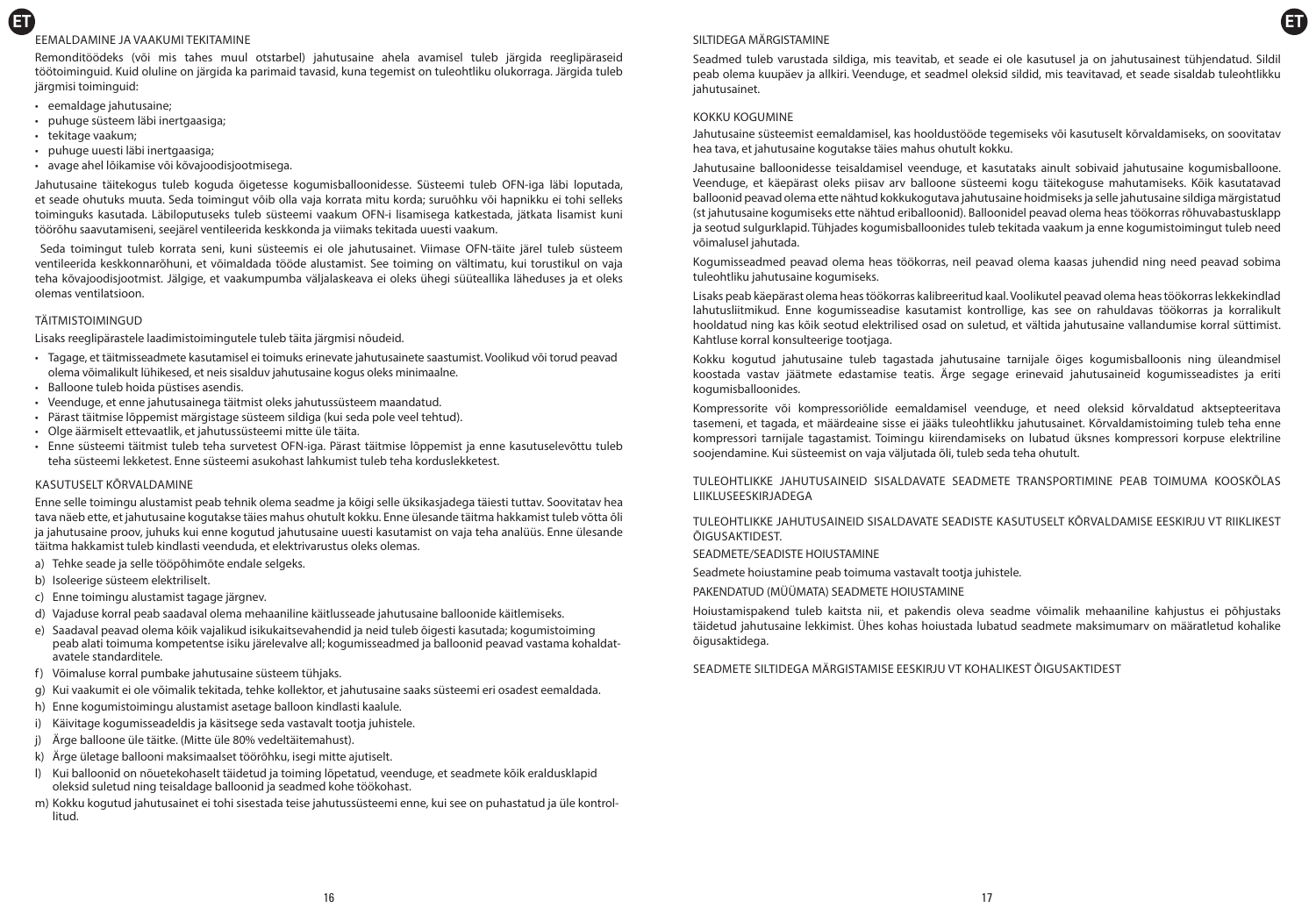# **LT LT NURODYMAI, KAIP REMONTUOTI PRIETAISUS, KURIUOSE YRA R290**

### PATIKROS PATALPOJE

Prieš pradedant taisyti sistemas, kuriose yra degiųjų šaldalų, reikia atlikti saugos patikras ir taip užtikrinti, kad užsidegimo rizika būtų kuo mažesnė. Prieš pradedant taisyti šaldymo sistemą, būtina imtis toliau aprašytų atsargumo priemonių.

### DARBO EIGA

Darbas turi būti atliekamas pagal kontroliuojamą procedūrą, taip kuo labiau sumažinant riziką, kad jo metu aplinkoje bus degiųjų dujų ar garų.

### BENDROSIOS DARBO PATALPOS

Apie atliekamo darbo pobūdį būtina informuoti visus techninės priežiūros specialistus ir kitus vietos patalpų darbuotojus. Turi būti vengiama dirbti uždarose erdvėse. Plotas aplink darbo vietą turi būti atskirtas. Užtikrinkite, kad patalpų sąlygos būtų saugios kontroliuojant degiąsias medžiagas.

### PATIKRA, AR YRA ŠALDALO

Prieš atliekant darbą ir jo metu patalpa tikrinama atitinkamu šaldalo detektoriumi, kad technikos specialistas žinotų, ar aplinka galimai yra degi. Įsitikinkite, ar naudojamas nuotėkio detektorius suderinamas su degiaisiais šaldalais, t. y. nekibirkščiuoja, yra tinkamai uždarytas arba iš esmės saugus.

### PATIKRA, AR YRA GESINTUVAS

Jeigu remontuojant šaldymo įrangą arba su ja susijusias dalis reikia atlikti degiuosius darbus, turi būti lengvai pasiekiama tinkama priešgaisrinė įranga. Šalia pripildymo vietos turėkite sausųjų miltelių arba CO2 gesintuvą.

# NĖRA UŽDEGIMO ŠALTINIŲ

Nė vienas asmuo, dirbantis su šaldymo sistema ir turintis apnuoginti vamzdžius, kuriuose yra arba buvo degiojo šaldalo, negali naudoti uždegimo šaltinių taip, kad dėl to kiltų gaisro arba sprogimo pavojus. Visi uždegimo šaltiniai, įskaitant smilkstančias cigaretes, turėtų būti laikomi pakankamai toli nuo montavimo, remonto, pašalinimo ir utilizavimo vietos, per kurią degusis šaldalas gali būti išleistas į aplinkinę erdvę. Prieš pradedant darbą, reikia apžiūrėti plotą apie įrangą ir įsitikinti, kad nėra užsidegimo pavojaus. Turi būti iškabinti ženklai "rūkyti draudžiama". VĖDINAMA PATALPA

Prieš atverdami sistemą ir atlikdami degiuosius darbus įsitikinkite, ar patalpa yra atvira arba tinkamai vėdinama. Ji turi būti kažkiek vėdinama viso atliekamo darbo metu. Vėdinant, išleistas šaldalas turėtų saugiai išsisklaidyti ir, pageidautina, iš išorės būti išstumtas į atmosferą.

### ŠALDYMO ĮRANGOS PATIKROS

Keičiant sudedamąsias elektros dalis, jos turi atitikti paskirtį ir atitinkamas specifikacijas. Visais atvejais būtina laikytis gamintojo techninės priežiūros ir aptarnavimo gairių. Kilus abejonių, pagalbos kreipkitės į gamintojo techninį skyrių.

Būtina atlikti šias įrenginių, kuriuose naudojami degieji šaldalai, patikras:

- ar pripildymo kiekis atitinka patalpos, kurioje įrengtos šaldalo pripildytos dalys, dydį;
- ar vėdinimo įrenginiai ir oro išleidimo angos veikia tinkamai ir nėra uždengti.
- ELEKTRINIŲ ĮRENGINIŲ PATIKROS

Sudedamųjų elektros dalių remontas ir techninė priežiūra apima pirmines saugos patikras ir sudedamųjų dalių apžiūros procedūras. Jeigu yra gedimas, galintis pakenkti saugai, elektros energijos tiekimas į grandinę turi būti išjungtas tol, kol jis bus tinkamai pašalintas. Jeigu gedimo negalima pašalinti nedelsiant, bet reikia tęsti darbą, būtina taikyti tinkamą laikiną sprendimą. Apie tai turi būti pranešta įrangos savininkui, kad žinotų visos šalys.

Pirminės patikros metu tikrinama, ar:

- kondensatoriai iškraunami (tai turi būti daroma saugiai, kad būtų išvengta kibirkščiavimo galimybės);
- pripildant, ištuštinant arba valant sistemą nė viena sudedamąja elektros dalimi ir laidu neteka elektra;
- nepažeistas įžeminimas.

# HERMETIŠKŲ SUDEDAMŲJŲ DALIŲ REMONTAS

Jeigu ketinama remontuoti hermetiškas įrangos sudedamąsias dalis, prieš nuimant hermetiškus dangčius ir t. t. ją reikia atjungti nuo visų elektros tiekimo šaltinių. Jeigu atliekant techninę priežiūrą būtinai reikalingas elektros tiekimas į įrangą, pavojingiausiame taške reikia įrengti nuolat veikiantį nuotėkio detektorių, įspėsiantį apie galimai pavojingą situaciją.

Siekiant užtikrinti, kad dirbant su sudedamosiomis elektros dalimis korpusas nepakistų tiek, kad būtų paveiktas apsaugos lygis, ypatingą dėmesį reikia skirti tam, ar neapgadinti laidai, ne per didelis jungčių skaičius, gnybtai atitinka pirminę specifikaciją, nepažeistos plombos, tinkamai priveržti riebokšliai ir t. t.

Įsitikinkite, ar įrenginys tvirtai sumontuotas.

Įsitikinkite, ar sandarikliai arba hermetinės medžiagos nėra suardytos tiek, kad daugiau neapsaugo nuo degiųjų medžiagų patekimo. Atsarginės dalys turi atitikti gamintojo specifikacijas.

# **PASTABA. Naudojant silicio sandariklį, gali sumažėti kai kurių nuotėkio detektorių veiksmingumas. Iš esmės saugių sudedamųjų dalių taisant nereikia izoliuoti.**

### IŠ ESMĖS SAUGIŲ SUDEDAMŲJŲ DALIŲ REMONTAS

Netaikykite grandinei nuolatinės indukcinės arba talpos apkrovos neįsitikinę, kad ji neviršys naudojamai įrangai leidžiamos įtampos ir srovės.

Iš esmės saugios sudedamosios dalys yra vienintelės, kurias galima taisyti tekant elektrai, degioje aplinkoje. Bandymo įrenginys turi būti tinkamos kategorijos. Naudokite tik gamintojo nurodytas atsargines dalis. Naudojant kitas dalis, dėl nuotėkio aplinkoje gali užsidegti šaldalas.

### LAIDAI

Patikrinkite, ar laidai nesidėvės, nerūdys, nebus per stipriai slegiami, jų neveiks vibracija, aštrios briaunos ar kiti aplinkos veiksniai. Atliekant patikrą reikia atsižvelgti ir į senėjimo ar nuolatinės vibracijos, kurią sukelia, pavyzdžiui , kompresoriai ar ventiliatoriai, poveikį.

# DEGIŲJŲ ŠALDALŲ APTIKIMAS

Ieškant šaldalo nuotėkio arba jį aptikus, visomis aplinkybėmis draudžiama naudoti galimo uždegimo šaltinius. Negalima naudoti halogenų degiklio (arba bet kurio kito detektoriaus, naudojančio atvirą liepsną).

# NUOTĖKIO APTIKIMO BŪDAI

Toliau nurodyti nuotėkio aptikimo būdai laikomi priimtinais naudojant sistemas, kuriose yra degiųjų šaldalų.

Degiesiems šaldalams aptikti naudotini elektroniniai nuotėkio detektoriai, bet jų jautrumas gali būti netinkamas arba gali reikėti juos iš naujo sukalibruoti. (Detektoriai kalibruotini, kur nėra šaldalo.) Įsitikinkite, ar detektorius nėra galimas uždegimo šaltinis ir tinka naudojamam šaldalui. Nuotėkio detektorių reikia nustatyti taip, kad procentinė dalis atitiktų šaldalo apatinę degimo ribą, ir sukalibruoti pagal naudojamą šaldalą ir patvirtintą atitinkamą dujų procentinę dalį (ne daugiau kaip 25 %).

Nuotėkio aptikimo skysčiai tinka naudoti su daugeliu šaldalų, bet reikia vengti naudoti ploviklius, kuriuose yra chloro, nes chloras gali reaguoti su šaldalu ir ėsdinti vario vamzdžius.

Įtarus nuotėkį, visos atviros liepsnos turi būti pašalintos (užgesintos).

Nustačius šaldalo nuotėkį, dėl kurio reikia litavimo kietuoju lydmetaliu, iš sistemos reikia išleisti visą šaldalą arba izoliuoti jį (uždarant vožtuvus) nuo nuotėkio nutolusioje sistemos dalyje. Prieš lituojant kietuoju lydmetaliu ir šio proceso metu sistemą reikia išvalyti bedeguoniu azotu.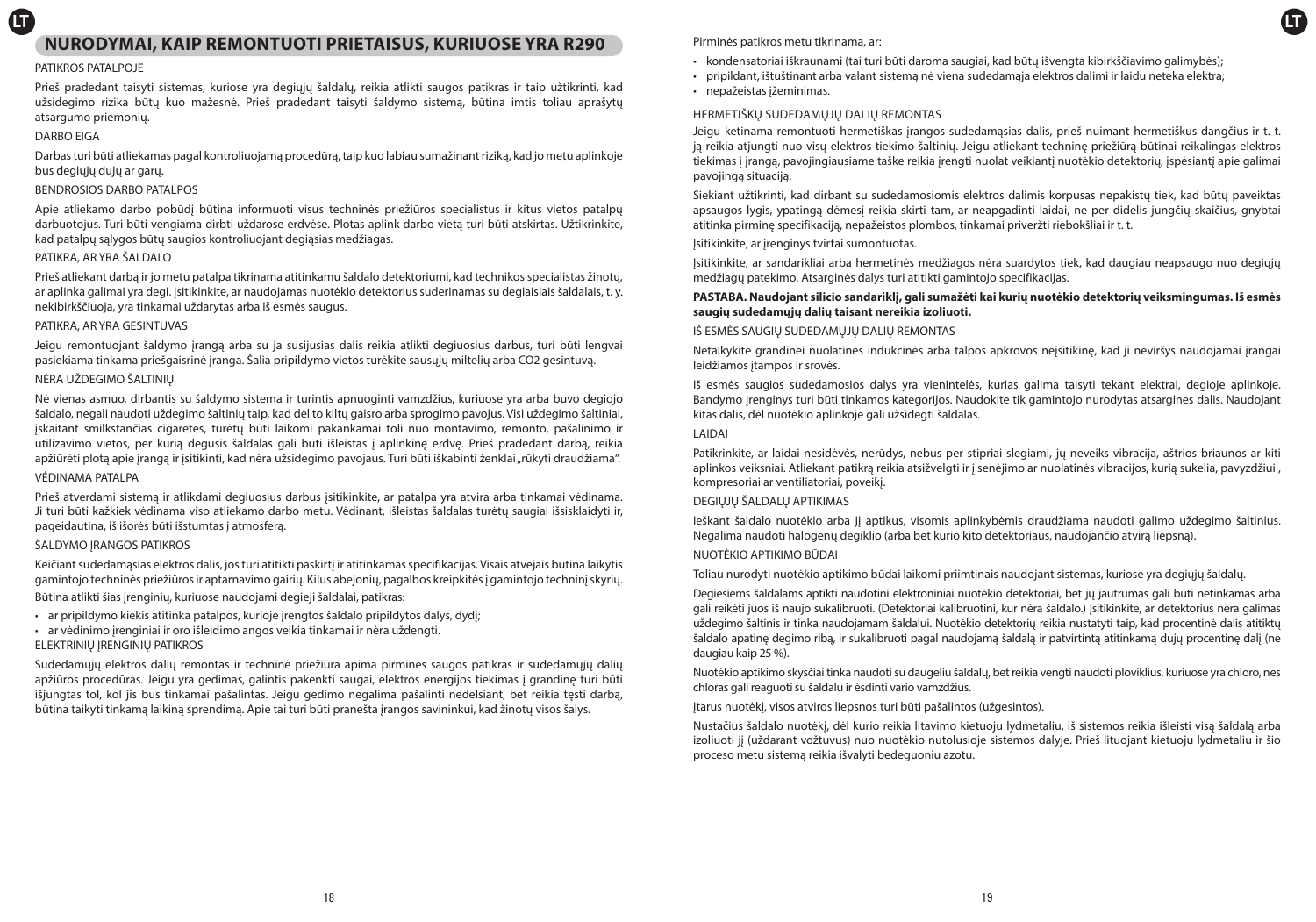# **LT LT** PAŠALINIMAS IR IŠSIURBIMAS

Ketinant atverti šaldymo grandinę remontui ar kitu tikslu, būtina laikytis įprastinių procedūrų. Tačiau svarbu vadovautis geriausia praktika, atsižvelgiant į degumo aplinkybę. Būtina laikytis šios procedūros:

- pašalinkite šaldalą;
- išvalykite grandinę inertinėmis dujomis;
- išsiurbkite;
- vėl išvalykite inertinėmis dujomis;
- atverkite grandinę pjaudami arba lituodami kietuoju lydmetaliu.

Šaldalą reikia išleisti į tinkamus balionus. Kad įrenginys būtų saugus, sistemą vėl reikia išvalyti bedeguoniu azotu. Gali tekti šią procedūrą pakartoti kelis kartus; tam negalima naudoti suslėgto oro arba deguonies. Sistemą galima išplauti, pažeidus jos vakuumą bedeguoniu azotu ir pripildžius, kol bus pasiektas darbinis slėgis, paskui išleidus į aplinką ir galiausiai atkūrus vakuumą. Šį procesą reikia kartoti tol, kol sistemoje neliks šaldalo. Pripildant bedeguonio azoto paskutinį kartą, sistemą reikia vėdinti, kol bus pasiektas aplinkos oro slėgis – tik tada ją galima taisyti. Šis veiksmas yra absoliučiai būtinas, jei vamzdžius ketinama lituoti kietuoju lydmetaliu. Įsitikinkite, kad vakuumo siurblio išleidimo anga nėra arti uždegimo šaltinių ir patalpa vėdinama.

# PRIPILDYMO PROCEDŪROS

Be įprastų pripildymo procedūrų, turi būti laikomasi toliau išdėstytų reikalavimų.

- Įsitikinkite, ar naudojant pripildymo įrangą nebus užteršti skirtingi šaldalai. Žarnos arba vamzdeliai turi būti kuo trumpesni, kad juose būtų kuo mažesnis šaldalo kiekis.
- Balionus reikia laikyti vertikaliai.
- Prieš pripildydami sistemą šaldalo įsitikinkite, kad šaldymo sistema yra įžeminta.
- Pripildę paženklinkite sistemą etikete (jei dar nėra).
- Būkite labai atsargūs, kad šaldymo sistemos neperpildytumėte.
- Prieš pripildant sistemą, reikia bedeguoniu azotu patikrinti slėgį joje. Pripildžius ir prieš surenkant sistemą reikia patikrinti, ar nėra nuotėkio. Prieš išgabenant iš darbo vietos reikia atlikti pakartotinę patikrą dėl nuotėkio.

### IŠRINKIMAS

Prieš atlikdamas šią procedūrą, technikos specialistas privalo gerai pažinoti įrangą ir visas jos dalis. Rekomenduojama gera praktika, kad visi šaldalai būtų išleisti saugiai. Norint tai padaryti, būtina paimti alyvos ir šaldalo mėginį, nes prieš pakartotinai naudojant regeneruotą šaldalą gali prireikti atlikti analizę. Labai svarbu, kad prieš pradedant būtų tiekiama elektros energija.

- a) Susipažinkite su įranga ir išsiaiškinkite, kaip ji veikia.
- b) Atjunkite sistemą nuo elektros šaltinių.
- c) Prieš bandydami atlikti procedūrą įsitikinkite, kad:
- d) turite mechaninio valdymo įrangos šaldalo balionams tvarkyti, jei reikia;
- e) turite visas asmeninės apsaugos priemones ir jos naudojamos tinkamai; kad išleidimo procesą visada prižiūri kompetentingas asmuo; kad išleidimo įranga ir balionai atitinka taikomus standartus.
- f) Jeigu įmanoma, šaldalą iš sistemos išsiurbkite.
- g) Jeigu neįmanoma sukurti vakuumo, padarykite kolektorių, kad šaldalą būtų galima išleisti iš skirtingų sistemos dalių.
- h) Įsitikinkite, kad prieš ištuštinant sistemą balionas stovi ant svarstyklių.
- i) Paleiskite išleidimo mašiną ir dirbkite pagal gamintojo nurodymus.
- j) Neperpildykite balionų (ne daugiau kaip 80 % skysčio tūrio).
- k) Neviršykite didžiausio leidžiamo darbinio baliono slėgio, net laikinai.
- l) Jeigu balionai buvo pripildyti tinkamai ir procesas baigtas, nedelsdami pašalinkite juos ir įrangą iš darbo vietos ir uždarykite visus izoliacinius įrangos vožtuvus.
- m) Išleistu šaldalu kitą šaldymo sistemą galite pildyti tik ją išvalę ir patikrinę.

# ŽENKLINIMAS ETIKETE

Įrangą reikia paženklinti etikete nurodant, kad ji buvo išrinkta ir iš jos buvo pašalintas šaldalas. Etiketėje turi būti data ir parašas. Pasirūpinkite, kad ant įrangos būtų etiketė, nurodanti, kad joje yra degiojo šaldalo.

### IŠLEIDIMAS

Ketinant taisyti arba išrinkti įrangą, rekomenduojama gera praktika, kad iš jos būtų saugiai pašalinti visi šaldalai.

Šaldalą perkelkite tik į tinkamus balionus. Pasirūpinkite, kad užtektų balionų visam sistemos šaldalui sutalpinti. Visi naudotini balionai yra skirti išleistam šaldalui laikyti ir turi būti paženklinti konkretaus šaldalo etikete (t. y. specialūs balionai išleistam šaldalui). Ant balionų turi būti įrengtas gerai veikiantis slėgio ribotuvas ir susiję uždarymo vožtuvai. Prieš išleidžiant šaldalą, tuščius balionus reikia išsiurbti ir, jei įmanoma, atvėsinti.

Išleidimo įranga turi gerai veikti pagal jai taikomus nurodymus ir būti tinkama išleistiems degiesiems šaldalams laikyti.

Be to, turi būti prieinamos sukalibruotos ir gerai veikiančios svarstyklės. Žarnos turi būti su geros būklės nepratekančiomis atjungimo movomis. Prieš naudodami išleidimo įrangą patikrinkite, ar ji gerai veikia, yra tinkamai prižiūrėta ir visos susijusios sudedamosios elektros dalys užplombuotos, kad išleidžiant šaldalą būtų išvengta užsidegimo. Kilus abejonių, kreipkitės į gamintoją.

Išleistą šaldalą reikia grąžinti šaldalo tiekėjui tinkamame balione, paruošus atitinkamą atliekų perdavimo aktą. Nesumaišykite šaldalų išleidimo įrenginiuose, ypač balionuose.

Prireikus pašalinti kompresorių arba kompresoriaus alyvą, įsitikinkite, kad jie buvo išsiurbti iki priimtino lygio, taip užtikrindami, kad alyvos sudėtyje neliktų šaldalo. Išsiurbti reikia prieš grąžinant kompresorių tiekėjui. Norint pagreitinti šį procesą, galimas tik kompresoriaus korpuso elektrinis šildymas. Alyvą iš sistemos reikia išleisti saugiai.

ĮRANGOS, KURIOJE YRA DEGIŲJŲ ŠALDALŲ, GABENIMO ATITIKTIS PERVEŽIMO TAISYKLĖMS

KAIP PERVEŽTI NEBENAUDOJAMUS PRIETAISUS, EKSPLOATAVIMO PRIEMONES IR DEGIUOSIUS ŠALDALUS ŽR. NACIONALINIUS TEISĖS AKTUS.

ĮRANGOS IR (ARBA) PRIETAISŲ LAIKYMAS

Įranga turi būti laikoma pagal gamintojo nurodymus.

SUPAKUOTOS (NEPARDUOTOS) ĮRANGOS LAIKYMAS

Laikymo pakuotė turi būti apsaugota taip, kad mechaniškai pažeidus jos viduje esančią įrangą nenutekėtų šaldalas. Didžiausias leidžiamas kartu laikytinų įrenginių skaičius nustatytas vietos teisės aktais.

KAIP ŽYMĖTI ĮRANGĄ ŽENKLAIS ŽR. VIETOS TEISĖS AKTUS.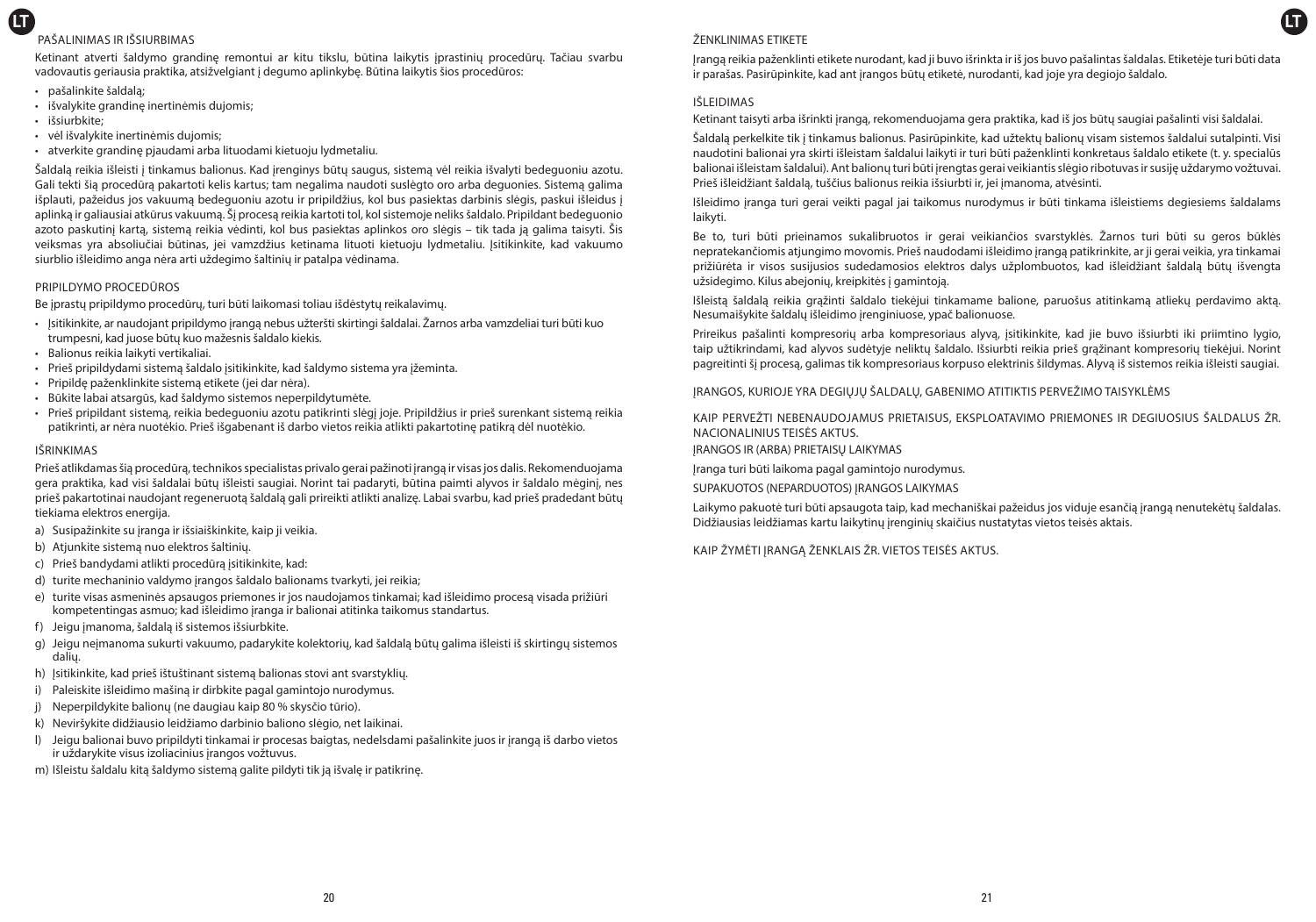# **LV LV NORĀDĪJUMI PAR IEKĀRTU, KAS SATUR R290, REMONTU**

### TERITORIJAS PĀRBAUDES:

Pirms sākt darbu pie sistēmām, kas satur ugunsnedrošus aukstumaģentus, ir jāveic drošības pārbaudes, lai nodrošinātu, ka aizdegšanās risks tiek samazināts līdz minimumam. Pirms dzesēšanas sistēmas remonta darbu veikšanas jāievēro šādi piesardzības pasākumi.

### DARBA KĀRTĪBA:

Lai samazinātu viegli uzliesmojošas gāzes vai tvaiku izplatīšanās risku darba laikā, darbi ir jāveic saskaņā ar kontrolētu procedūru.

# VISPĀRĒJĀ DARBA ZONA:

Par veicamā darba raksturu informē visus tuvumā strādājošos apkopes speciālistus un citus darbiniekus. Jāizvairās no darba slēgtās telpās. Laukumam ap darba zonu ir jābūt norobežotam. Pārliecinieties, ka viegli uzliesmojošais materiāls tiek kontrolēts, tā nodrošinot drošus apstākļus zonā.

### AUKSTUMAĢENTA KLĀTBŪTNES PĀRBAUDE:

Zona pirms darba un tā laikā ir jāpārbauda ar atbilstošu aukstumaģenta detektoru, lai nodrošinātu, ka tehniķis ir informēts par potenciāli uzliesmojošu atmosfēru. Pārliecinieties, vai izmantojamās noplūdes konstatēšanas iekārtas ir piemērotas lietošanai ar uzliesmojošiem dzesētājiem, t. i., darbojas bez dzirksteles, ir pienācīgi noplombētas vai pēc būtības drošas.

### UGUNSDZĒŠAMĀ APARĀTA KLĀTBŪTNE:

Ja saldēšanas iekārtās vai ar tām saistītajās daļās jāveic karsts darbs, tiešā tuvumā jābūt pieejamām piemērotām ugunsdzēšanas iekārtām. Blakus uzpildes zonai jāatrodas sausā pulvera vai CO2 ugunsdzēšamajam aparātam.

### NAV AIZDEGŠANĀS AVOTU:

Neviena persona, kas veic darbus saistībā ar saldēšanas sistēmu, kas ietver jebkādu darbu ar caurulēm, kurās atrodas vai ir atradies viegli uzliesmojošs aukstumaģents, neizmanto uguns avotus tā, kas tas varētu radīt aizdegšanās vai eksplozijas risku. Visiem potenciālajiem uguns avotiem, tostarp aizsmēķētām cigaretēm, ir jāatrodas pietiekami tālu no uzstādīšanas, labošanas, noņemšanas un iznīcināšanas vietas laikā, kad telpā var nonākt viegli uzliesmojošas aukstumaģents. Pirms darbu veikšanas jāapseko zona ap iekārtu, lai pārliecinātos, ka tur nav uzliesmošanas vai aizdegšanās risku. Jābūt uzstādītām zīmēm "Smēķēt aizliegts".

### VENTILĒJAMĀ ZONA:

Pirms sistēmas atvēršanas vai ar karstumu saistītu darbu veikšanas nodrošiniet, ka zona ir atklāta vai atbilstoši ventilēta. Ventilēšanai ir jāturpinās darbu veikšanas laikā. Ventilācijai vajadzētu droši izkliedēt jebkuru izplūdušo aukstumaģentu un izgrūst to atmosfērā.

# SALDĒŠANAS IEKĀRTU PĀRBAUDES:

Ja elektriskās detaļas tiek mainītas, tām ir jāatbilst paredzētajam mērķim un pareizai specifikācijai. Vienmēr ievērojiet ražotāja tehniskās apkopes un apkalpošanas vadlīnijas. Ja rodas šaubas, konsultējieties ar ražotāja tehnisko departamentu, lai saņemtu palīdzību.

Iekārtām, kurās tiek izmantoti viegli uzliesmojoši aukstumaģenti, ir jāveic šādas pārbaudes:

- uzpildes apjoms atbilst telpas izmēram, kurā ir uzstādītas aukstumaģentu saturošās sastāvdaļas;
- ventilācijas iekārtas un atveres darbojas atbilstoši un nav aizsegtas.

# ELEKTRISKO IERĪČU PĀRBAUDES:

Elektrisko sastāvdaļu remonts un apkope ietver sākotnējās drošības pārbaudes un sastāvdaļu pārbaudes procedūras. Ja pastāv defekts, kas var apdraudēt drošību, elektriskajai ķēdei nedrīkst nodrošināt strāvas padevi, kamēr problēma nav novērsta. Ja defektu nevar novērst nekavējoties, bet ir nepieciešams turpināt ekspluatāciju, jāizmanto piemērots pagaidu risinājums. Par to jāziņo iekārtas īpašniekam, lai būtu informētas visas puses.

# Sākotnējās drošības pārbaudes ir šādas:

- kondensatori ir iztukšoti: tas jādara drošā veidā, lai izvairītos no iespējamām dzirkstelēm;
- nav aktīvu elektrisko sastāvdaļu un vadu, kas sistēmas uzpildes, reģenerēšanas vai iztukšošanas laikā ir atklāti;
- pastāv nepārtraukta zemējuma ķēde.

# SLĒGTO KOMPONENTU REMONTS:

Veicot slēgtu komponentu remontu, pirms aizplombēto vāku u.c. noņemšanas no iekārtas, ar kuru tiks veikts darbs, ir jāatvieno visas elektriskās ierīces. Ja apkopes laikā iekārtai ir absolūti nepieciešama elektroapgāde, kritiskākajā vietā jāatrodas nepārtraukti strādājošam noplūdes konstatēšanas risinājumam, lai brīdinātu par potenciāli bīstamu situāciju.

Īpaša vērība ir jāpievērš tālāk minētajam, lai nodrošinātu, ka, strādājot ar elektriskiem komponentiem, korpuss netiek mainīts tā, ka tas ietekmē aizsardzības līmeni. Tas ietver kabeļu bojājumus, pārmērīgu savienojumu skaitu, termināļus, kas neatbilst sākotnējai specifikācijai, plombu bojājumus, nepareizu blīvju uzstādīšanu u.c.

Pārliecinieties, vai aparāts ir droši uzstādīts.

Pārliecinieties, ka blīves vai blīvējuma materiāli nav nolietojušies tā, lai vairs nekalpo savam mērķim — novērst uzliesmojošas atmosfēras iekļūšanu. Rezerves daļām ir jāatbilst ražotāja specifikācijām.

# **PIEZĪME. Silikona hermētiķa izmantošana var kavēt dažu veidu noplūdes noteikšanas iekārtu efektivitāti. Pēc būtības drošie komponenti nav jāizolē pirms darba ar tiem. Pēc būtības drošu komponentu remonts** PĒC BŪTĪBAS DROŠU KOMPONENTU REMONTS:

Nepiemērojiet nekādas pastāvīgas induktīvās vai kapacitātes slodzes uz ķēdi, pirms tam nepārliecinoties, ka tās nepārsniedz pieļaujamo spriegumu un strāvu, kas atļauta izmantotajām iekārtām.

Pēc būtības droši komponenti ir vienīgie, ar ko var strādāt viegli uzliesmojošas atmosfēras klātbūtnē. Testa iekārtai ir jābūt pareizām nominālajām vērtībām. Aizstājiet komponentus tikai ar ražotāja norādītajām detaļām. Citas detaļas var izraisīt aukstumaģenta aizdegšanos atmosfērā noplūdes rezultātā.

### KABELI:

Pārbaudiet, vai kabeli nav pakļauti nodilumam, korozijai, pārmērīgam spiedienam, vibrācijai, asām malām vai jebkurai citai nelabvēlīgai vides ietekmei. Pārbaudē jāņem vērā arī novecošanas vai pastāvīgas vibrācijas ietekme, ko rada kompresori vai ventilatori.

VIEGLI UZLIESMOJOŠU AUKSTUMAĢENTU NOTEIKŠANA:

Aukstumaģenta noplūžu meklēšanai vai atklāšanai nekādā gadījumā neizmantojiet potenciālus uguns avotus. Nedrīkst izmantot halogēnu lampu (vai jebkuru citu detektoru, kas izmanto atklātu liesmu).

NOPLŪDES KONSTATĒŠANAS METODES:

Sistēmām, kurās ir viegli uzliesmojoši aukstumaģenti, ir atļauts izmantot tālāk minētās noplūdes noteikšanas metodes.

Lai noteiktu viegli uzliesmojošus aukstumaģentus, ieteicams izmantot elektroniskos noplūdes detektorus, tomēr to jutība var nebūt pietiekama vai var būt nepieciešama atkārtota kalibrēšana. (Noteikšanas aprīkojums jākalibrē telpā, kurā nav aukstumaģenta.) Nodrošiniet, ka detektors nav potenciāls aizdegšanās avots un ir piemērots izmantotam aukstumaģentam. Noplūdes noteikšanas aprīkojums ir jāiestata aukstumaģenta LFL procentuālajā līmenī, un jākalibrē atbilstoši izmantotajam aukstumaģentam un apstiprinātajam atbilstošajam gāzes procentuālajam daudzumam (ne vairāk kā 25%).

Noplūdes konstatēšanas šķidrumi ir piemēroti izmantošanai ar lielāko daļu aukstumaģentu, tomēr nav ieteicams izmantot mazgāšanas līdzekļus, kas satur hloru, jo hlors var reaģēt ar aukstumaģentu un izraisīt vara cauruļu koroziju.

Ja ir aizdomas par noplūdi, visas atklātās liesmas tiek pārvietotas/nodzēstas.

Ja tiek konstatē aukstumaģenta noplūde, kuras novēršanai jāveic cietlodēšana, aukstumaģents ir pilnībā jāiztukšo no sistēmas vai jāizolē (izmantojot slēgšanas vārstus) sistēmas daļā, kas atrodas tālu no noplūdes vietas. Pēc tam sistēma gan pirms cietlodēšanas procesa, gan tā laikā ir jāskalo ar skābekli nesaturošu slāpekli (oxygen free nitrogen — OFN).